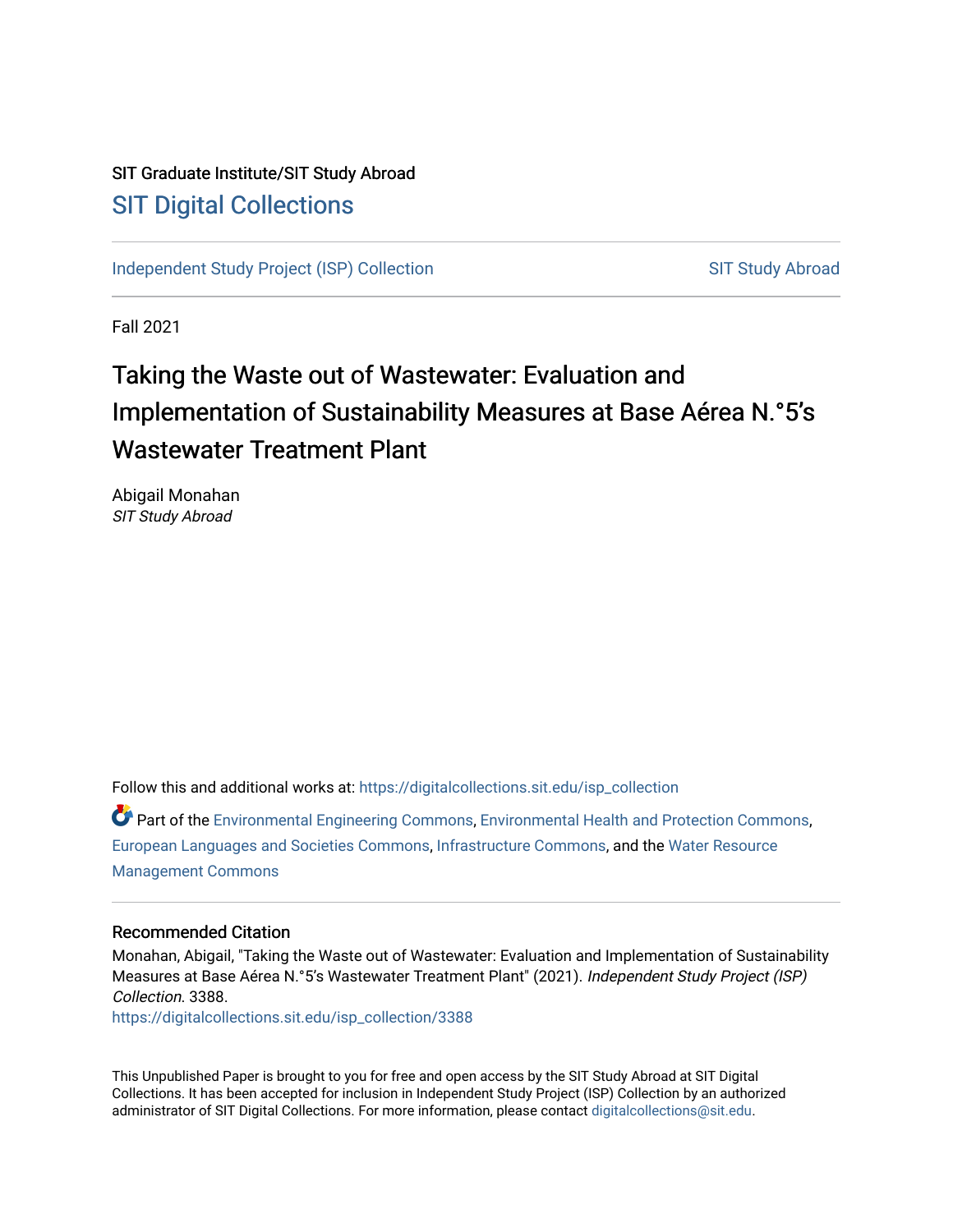

# Taking the Waste out of Wastewater:

Evaluation and Implementation of Sustainability Measures at Base Aérea N.°5's Wastewater Treatment Plant

Abigail Monahan

School for International Training

Portugal: Sustainability and Environmental Justice

Fall 2021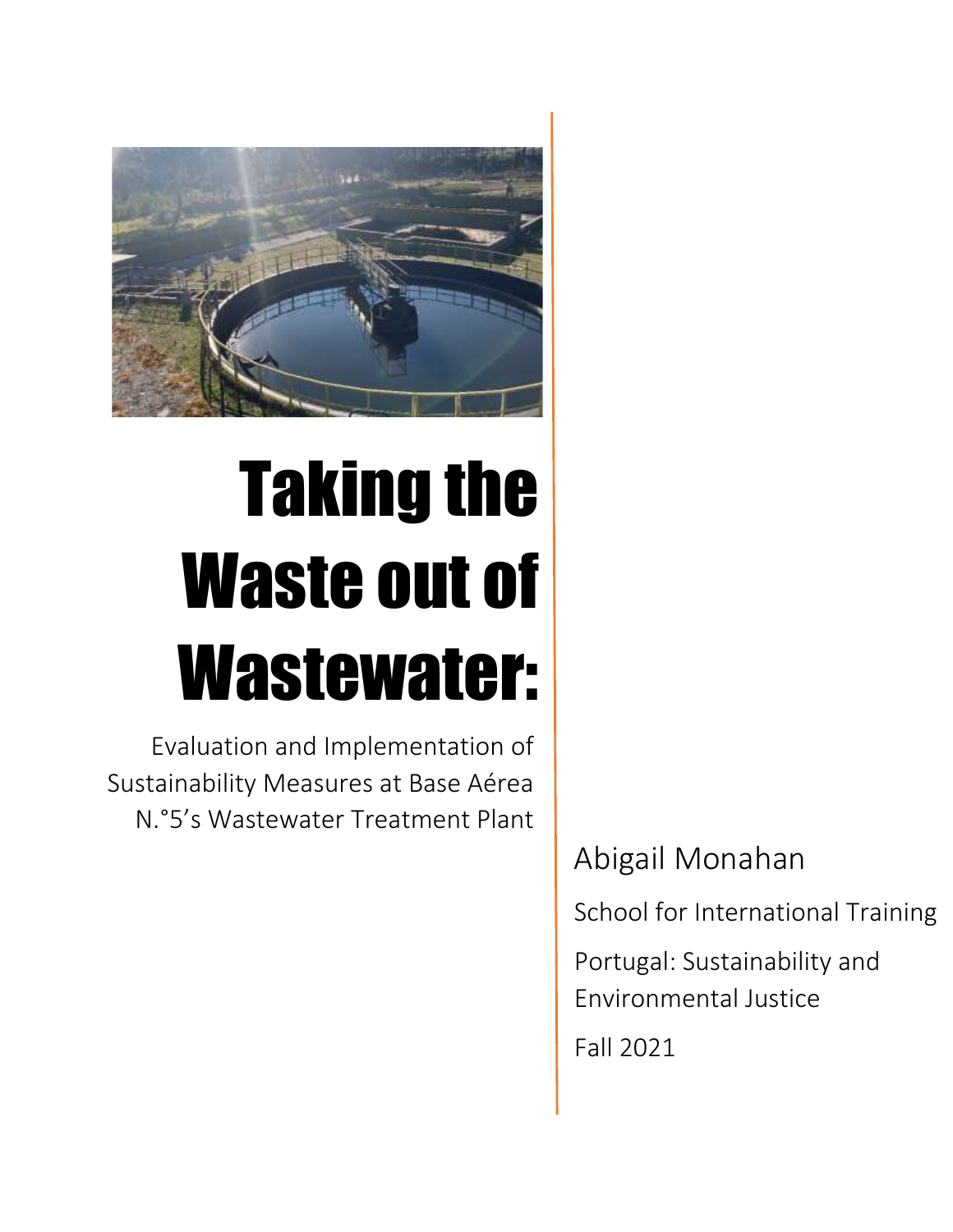# **Table of Contents**

| Analysis of Previous Influent and Effluent Data Relative to Base Aérea N.º5's License Limits 14 |
|-------------------------------------------------------------------------------------------------|
|                                                                                                 |
| Determination of Areas of Possible Water Reuse and the Associated Financial Implications  15    |
|                                                                                                 |
|                                                                                                 |
|                                                                                                 |
|                                                                                                 |
|                                                                                                 |
|                                                                                                 |
|                                                                                                 |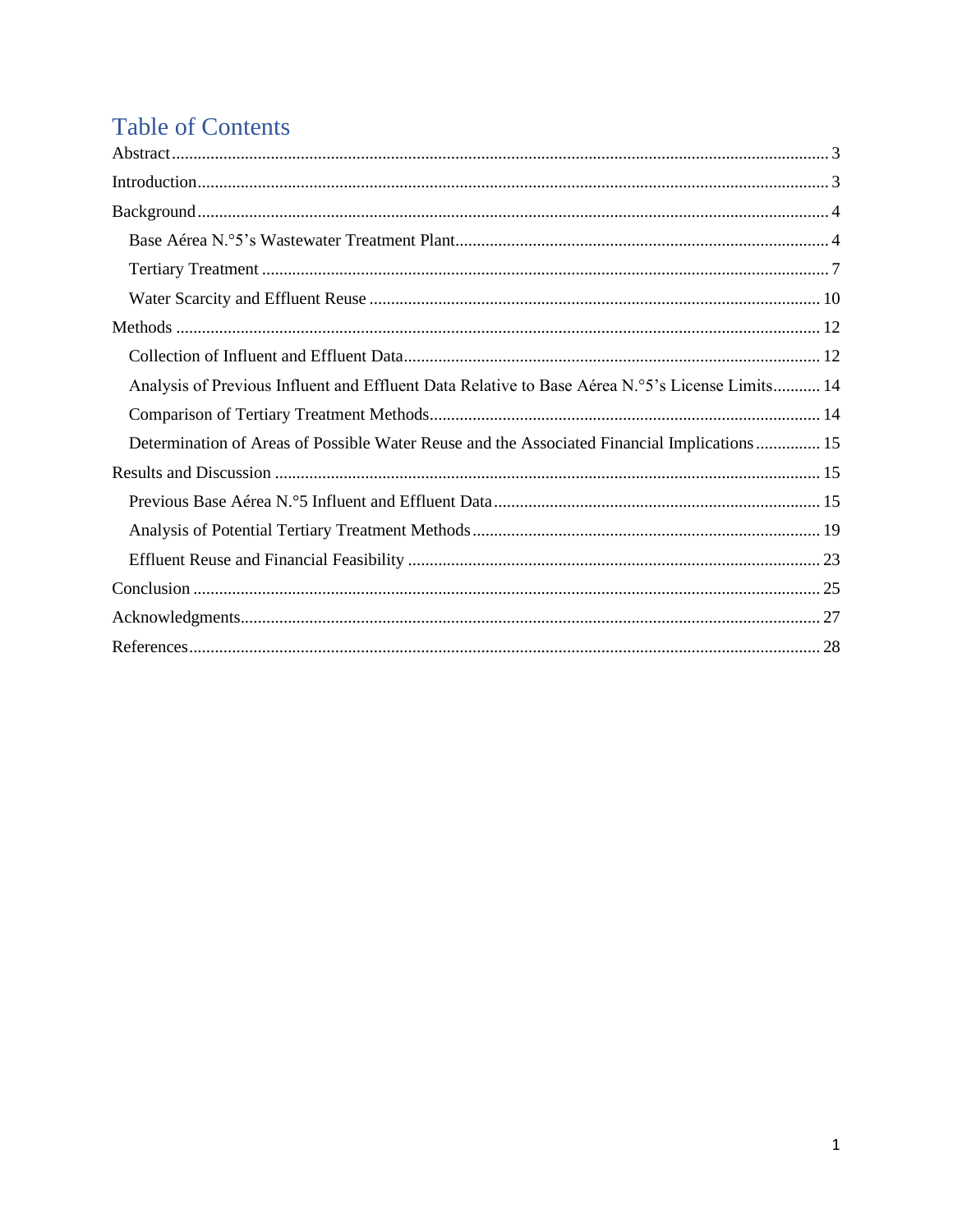# Figures and Tables

| pH, total suspended solids, total nitrogen, and total phosphorus levels relative to license limits from 2016 |  |
|--------------------------------------------------------------------------------------------------------------|--|
|                                                                                                              |  |
|                                                                                                              |  |
|                                                                                                              |  |
|                                                                                                              |  |
|                                                                                                              |  |
|                                                                                                              |  |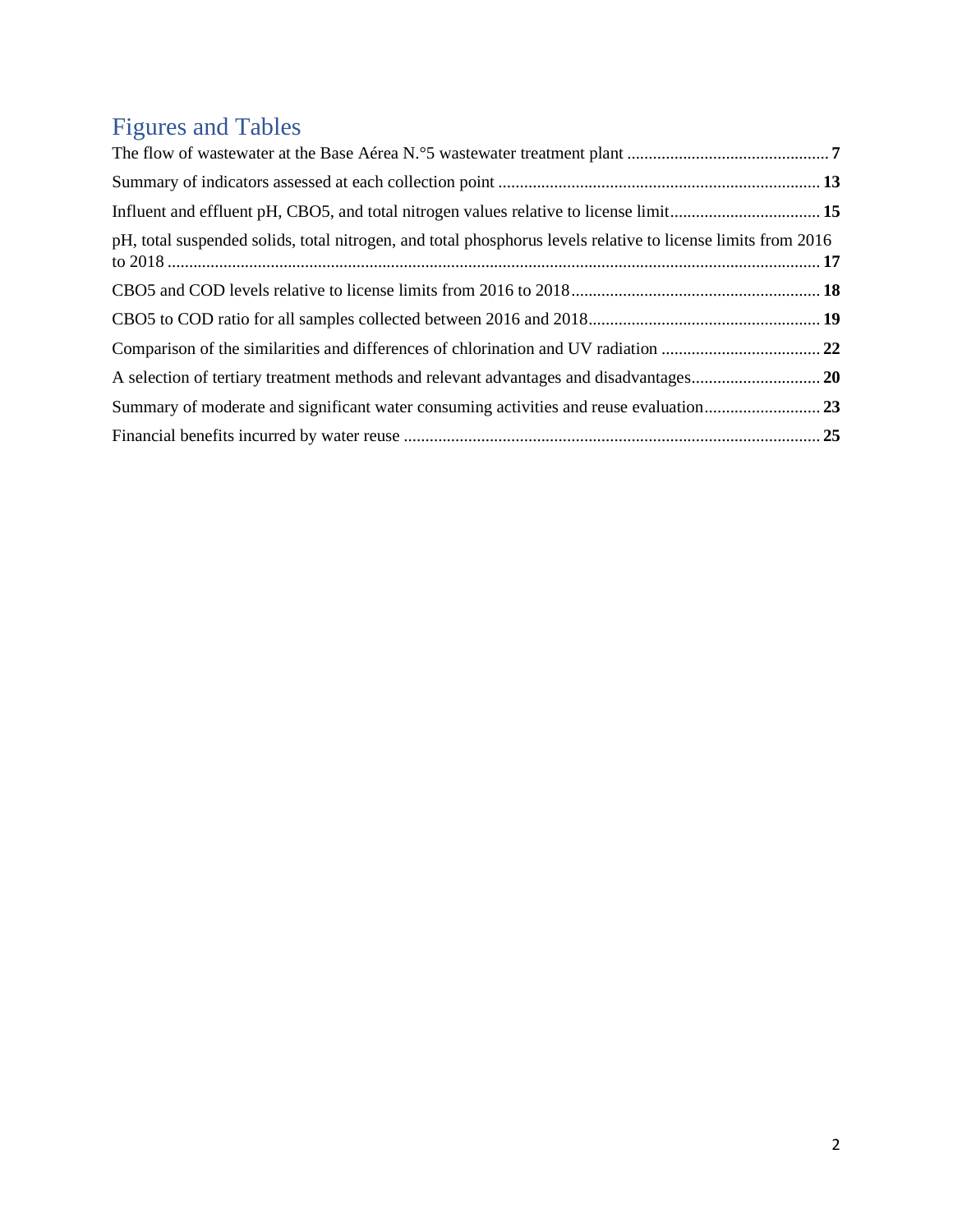#### **Abstract**

Wastewater treatment is a critical process by which the concentration of pollutants in wastewater are reduced to minimize the resulting effluent's impact on human health and the environment. Base Aérea N.°5, an airbase located in Monte Real, Portugal, is striving to enhance their wastewater treatment methods to decrease the impact of the treated effluent on the environment. They can reduce the effluent's impact by implementing more advanced wastewater treatment to decrease the concentration of micropollutants and pathogens in the effluent, and they can reuse the treated effluent to decrease the volume of freshwater they extract. This work seeks to evaluate the current wastewater treatment methods used at Base Aérea N.°5 and determine how advanced wastewater treatment and water reuse can be implemented. An evaluation of current wastewater treatment methods revealed that the overall effectiveness of nutrient removal is low due to the oversized nature of the treatment plant, the treatment plant's age, and the composition of the wastewater. Chlorination is the most financially feasible tertiary treatment method that would allow the effluent to be reused for several non-potable purposes. The ability to reuse treated wastewater would decrease the annual total cost of water extraction, offsetting the cost of implementing chlorination.

#### **1. Introduction**

 Adequate wastewater treatment is imperative to sustainable humanenvironment interactions. Inadequate wastewater treatment can result in perturbations to the natural environment that have significant ecological consequences, as well as deplete freshwater resources critical to human life (Daims et al., 2006). Thus, wastewater treatment is imperative to eliminate pollutants, control nutrient levels, and diminish bacteria levels that could adversely affect the environment or human health (Emerging Technologies in Wastewater Treatment, n.d.; *Water Quality and Wastewater*, 2017). Treated wastewater is a valuable resource for protecting ecosystems, decreasing freshwater depletion, and can be reused for potable and non-potable purposes.

 In Portugal, the vast majority of wastewater is treated (*Water: Urban Wastewater*, 2021). Typically, treatment takes place in a wastewater treatment plant (WWTP), and the degree of treatment is dependent on the type of raw influent, physical and financial resources of those treating the water, and local and national regulations (Emerging Technologies in Wastewater Treatment, n.d.). Primary treatment employs screens, grit chambers, and sedimentation tanks to physically remove almost two-thirds of total suspended solids (TSS) and decrease biological oxygen demand (BOD, used interchangeably with  $CBO<sub>5</sub>$ ) of the raw influent by one third (Emerging Technologies in Wastewater Treatment, n.d.). Secondary treatment removes more than 85% of TSS and BOD by using bacteria and aeration to decompose organic matter into non-toxic by-products (Emerging Technologies in Wastewater Treatment, n.d.). Tertiary treatment is a complex process that removes up to 99% of TSS, organic materials, nitrogen, phosphorous, metals, and pathogens (Gerba & Pepper, 2019; Emerging Technologies in Wastewater Treatment, n.d.). There are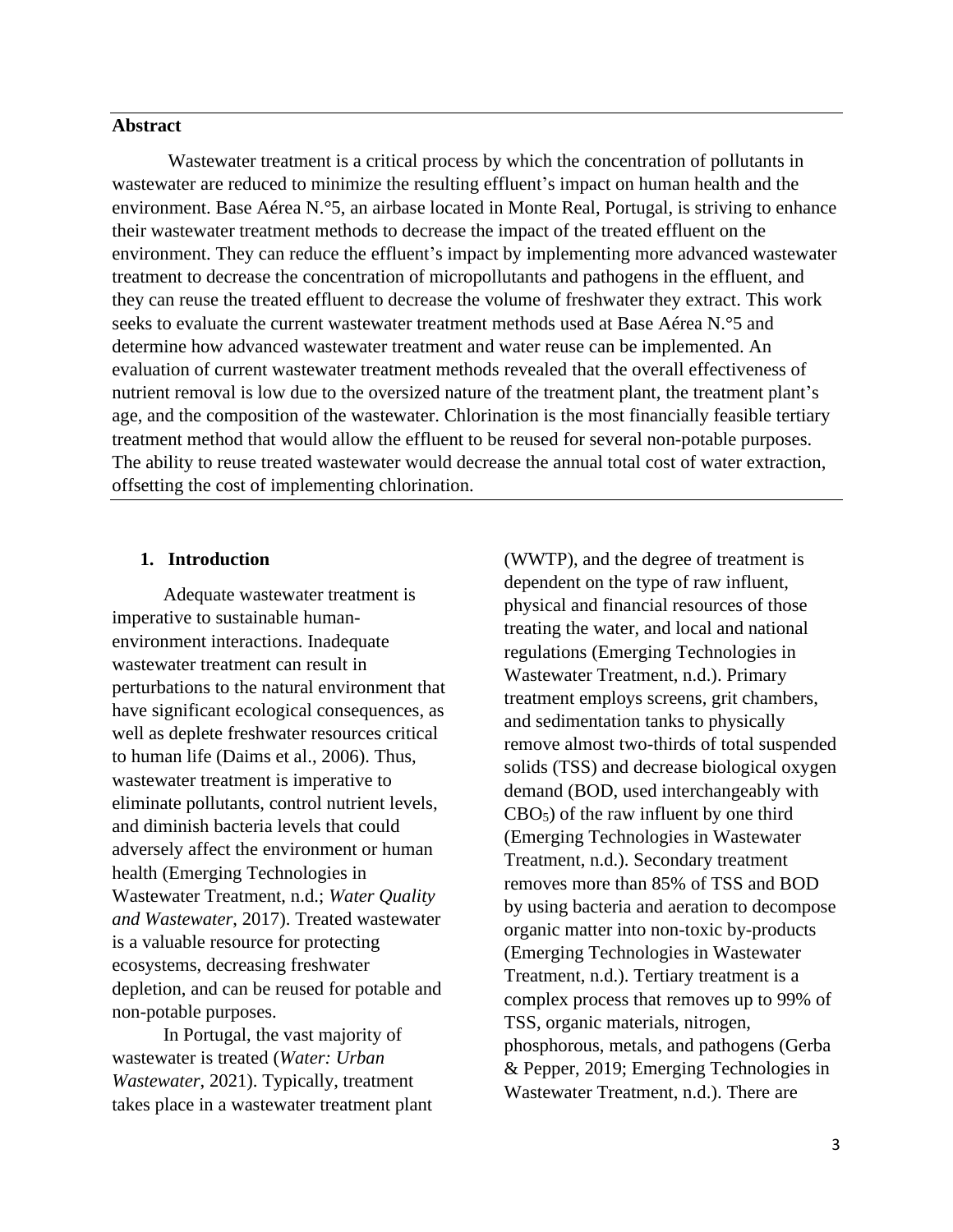several forms of tertiary treatment such as ozonation, UV radiation, chlorination, and reverse osmosis (Mudge & Ball, 1964; Emerging Technologies in Wastewater Treatment, n.d.). Currently, the majority of wastewater generated in Portugal undergoes secondary treatment (76%), followed by tertiary treatment (15%), and primary treatment (7%), leaving less than 1% of wastewater untreated (*Water: Urban Wastewater*, 2021).

 Wastewater treatment in Portugal is regulated by Directive 91/271/EEC and transposed into Portuguese legislation by Decree-Law 348/98 (*Water: Urban Wastewater*, 2021). This legislation details total nitrogen and phosphorus levels for effluent discharged by urban WWTPs (Decreto-Lei n.° 348/98, 1998). It stipulates that tertiary treatment should be used when necessitated by the receiving environment or water resources (*Water: Urban Wastewater*, 2021). Furthermore, given the ongoing water-scarcity crisis in Europe, which is being felt even more urgently in southern Europe, there are several national and regional water management plans in place; they include the National Water Plan (PNA), the National Program for the Efficient Use of Water (UNEP), the Strategic Plan for Water Supply and Water Sanitation (PENSAAR), and the Operational Program for the Sustainability and Efficiency in the Use of Resources (PO SEUR) (Rocha, 2020). These policies aim to minimize the risk of water scarcity by promoting efficient water use and reuse in industrial and urban sectors (Rocha, 2020).

Base Aérea N.°5's onsite WWTP is a relevant example of a Portuguese WWTP striving to become more sustainable. The base has a history of working to improve their environmental performance. On

November 15, 2008, the Quality and Environment Office was created following the Air Force General's implementation of environmental policy in 2007 (Delgado, F., 2021). Base Aérea N.°5's commitment to sustainability is further evidenced by their acquisition of the European Union Eco-Management and Audit Scheme (EMAS) certification. This certification was developed by European commission as a method for organizations to complete an environmental audit using standards defined in ISO 14001. Organizations use the results of this audit to create an environmental statement and develop a strategic plan for continuously improving the base's environmental performance (*Eco-Management and Audit Scheme*, n.d.). The Quality and Environment Office on Base Aérea N.°5 worked for over six years to finally complete the certification in 2016 (Delgado, F., 2021). The sustainable initiatives put forth by the strategic plan cover all sectors of base activities, including wastewater treatment. Specifically, Axis II of strategic plan seeks to promote the reuse of treated wastewater with a goal of reusing 50% of treated wastewater (*Plano Estratégico de Sustentabilidade Ambiental da Base Aérea N.º 5(PESA BA5)*, 2020).

 The goal of this paper is to evaluate the current wastewater treatment methods employed at Base Aérea N.°5 and determine what changes can be made to enhance the sustainability of the treatment process. First, all collected influent and effluent data from chemical, physical, and biological indicator testing will be analyzed and compared to Base Aérea N.°5's allowed effluent discharge conditions described in their license. This analysis will be used to identify current challenges and shortcomings of the current wastewater treatment method. Next,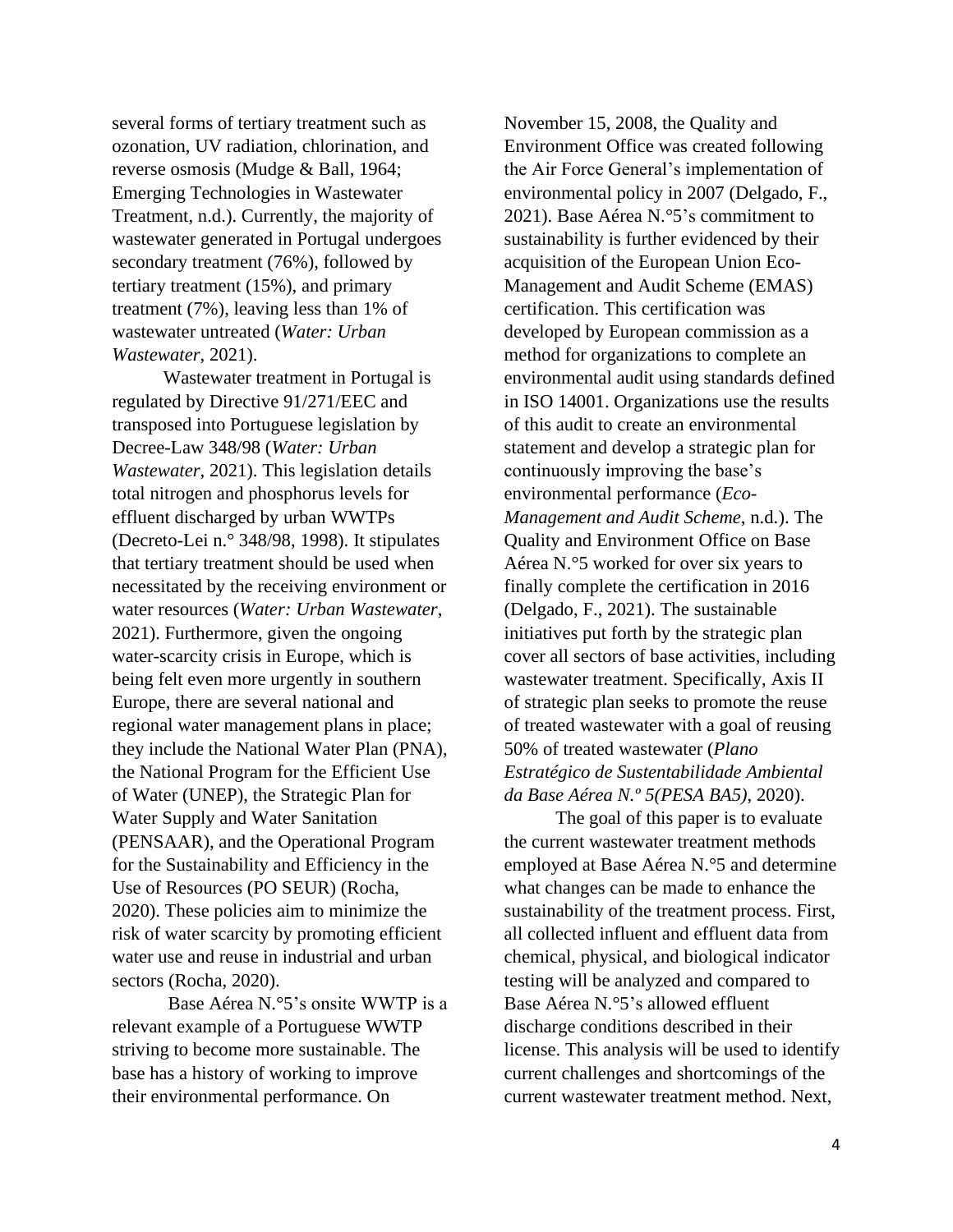the advantages and disadvantages of several tertiary treatment methods will be presented in order to determine a ranking of tertiary treatment methods. Finally, potential areas for treated wastewater reuse will be identified in order to meet the goals outlined in Axis II of the Strategic Plan.

#### **2. Background**

*2.1 Base Aérea N.°5's Wastewater Treatment Plant*

Base Aérea N.°5, located in Serra Porto de Urso in the parish of Monte Real and municipality of Leiria, was inaugurated in 1959 (*Declaração Ambiental 2020*, 2020). The base was built over the Vieira de Leiria-Marinha Grande aquifier and occupies 482 hectares of national territory; the majority of the land comprised of forest and uncultivated land, while less than a third is occupied by infrastructure (Rocha, 2020). The population of Base Aérea N.°5 has declined significantly over the years, and currently only 600 civilians and Air Force members live and work on base (F. Delgado, personal communication, November 17, 2021). However, there is significant population variation over the course of the year, such as on community event days and when the base hosts visitors (Rocha, 2020).

The airbase's secondary decentralized WWTP, with the capacity to serve 3,000 people, opened in 1998 and is located on base (*Licença de Utilização dos Recursos Hídricos - Rejeição de Águas Residuais*, 2016). The 3,000-person capacity is equivalent to 530  $\text{m}^3$  of wastewater per day or 88.33  $m<sup>3</sup>$  of wastewater per hour (F. Delgado, personal communication, November 17, 2021). The WWTP treats all the domestic and industrial wastewater, as well as rainwater collected on base

(*Declaração Ambiental 2020*, 2020). There is significant variation in the volume of wastewater treated due to population fluctuations and rainfall which impacts the concentration of pollutants in the wastewater and the efficiency of the treatment (*Declaração Ambiental 2020*, 2020).

The WWTP is located at the lowest elevation relative to the rest of the base, so gravity is the primary force used to transport wastewater to the treatment plant. Additionally, there are three electric pump stations that increase the efficiency of the transport process (F. Delgado, personal communication, November 17, 2021). The raw influent enters the WWTP through a channel equipped with an automatic grid remover that removes large solids, which constitutes the primary treatment process (*Funcionamento da estação*, n.d.). The bypass channel is parallel to the main channel and allows influent to move directly into the aeration tank when the main channel overflows and the floodgates are activated.

Upon entering the aeration tank after passing through the main or bypass channel, the influent begins the secondary treatment process by being mixed with oxygen and aerobic microorganisms to undergo biological treatment (*Funcionamento da estação*, n.d). During this step, the microbial community transforms some dissolved pollutants and organic matter into biological flakes that are collected and removed as sediment. This phase of treatment is contingent on microbial community growth, so the conditions of the aeration tank must be optimized to enable this. These conditions are achieved by automatic aerators controlled by an oxygen probe or timer which maintains a dissolved oxygen concentration of 2 mg/L. Dissolved oxygen concentrations below this limit favor the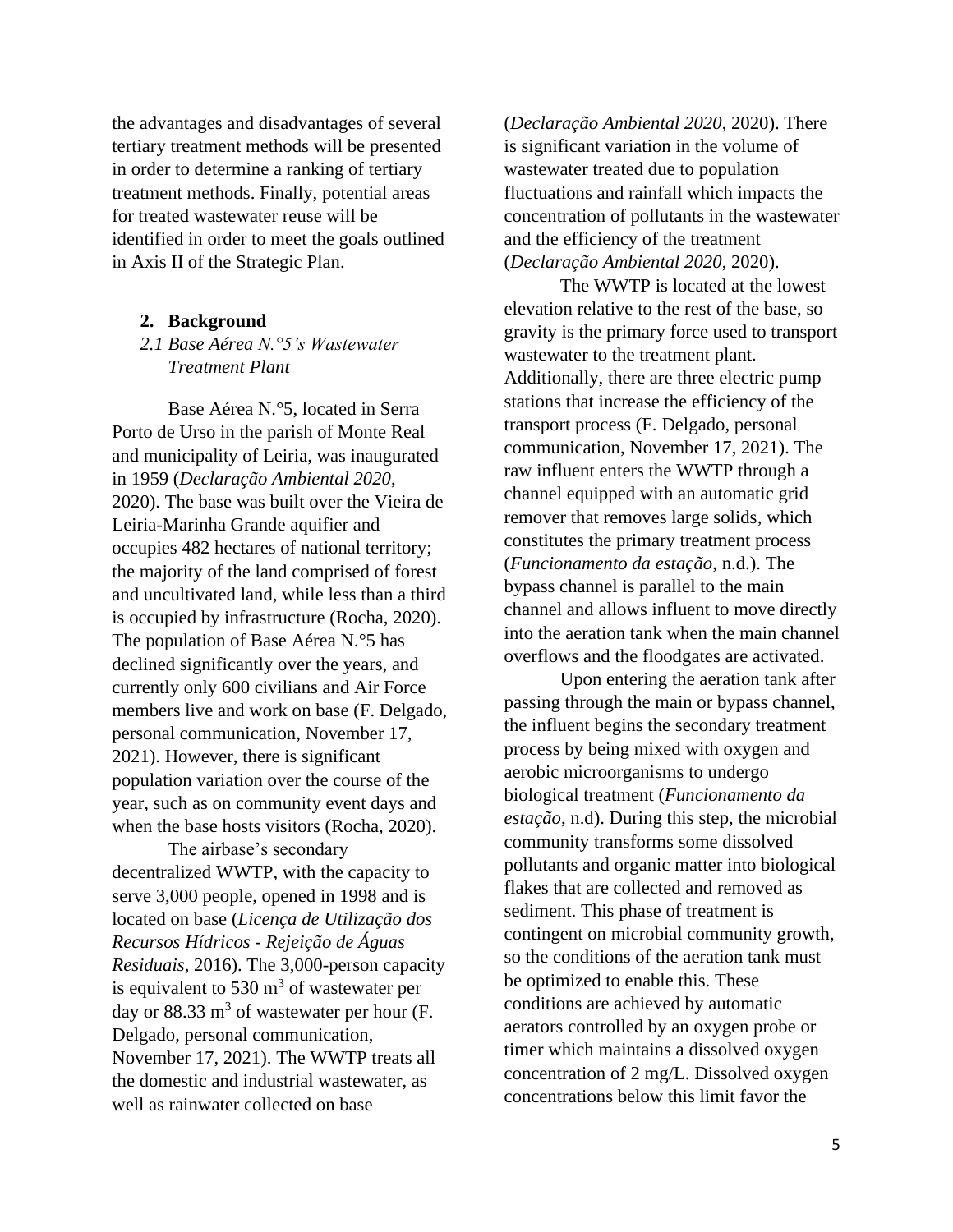predominance of filamentous microorganisms which hinder sludge sedimentation; concentrations above the limit do not significantly improve the sedimentation process and are therefore a waste of energy. An aerobic environment is maintained in the aeration tank, however, processes that require anaerobic conditions, specifically denitrification and sludge digestion, take place simultaneously in the aeration tank. The anaerobic conditions are a result of the mismatch between the population capacity the WWTP is designed to serve and the actual population on base. The aeration tank in tandem with the automatic grid remover aims to minimizes the suspended solids and incorporate the majority of organic matter into microorganisms and organic sediment, which is referred to as activated sludge. Once the concentration of activated sludge exceeds optimal value, the sludge is purged, and the influent moves to the decanter.

In the decanter, activated sludge settles to the bottom of the tank and is transported to the sludge collection point (*Funcionamento da estação*, n.d). Additionally, a bridge scraper moves sludge and scum from the surface of the water into a box that is connected to the sludge collection point. The decanter does not contain aerators, however, sludge is kept in aerobic conditions via purging to avoid the release of gas bubbles which could result in settled sludge re-suspending in the partially treated influent. Additionally, residual oxygen dissolved in the partially treated

influent is maintained to prevent denitrification of the sludge which could also reduce the sludge's sedimentability. At the sludge collection point, sludge can be recirculated to the aeration tank if the concentration of microorganisms in the aeration tank is low, or it can be transported to a silo where gravity is used to remove the water from the sludge. Finally, the partially dried sludge is compressed in a band filter and lime is added to completely dehydrate the sludge; this treatment reduces the volume and disposal cost of the sludge by making it easier to transport. The dried sludge is collected in big bags that are disposed of or purchased by external companies to use as compost. After the sludge has been removed, effluent drains over the internal rim of the decanter to the effluent outlet where it is discharged into the surrounding forest and eventually joins Ribeira dos Tourões. The effluent outlet is equipped with a flow meter so the base can determine the amount of treated effluent produced each year. The hydraulic retention time (HRT) of the wastewater, defined as the average length of time that a compound remains in treatment plant, is estimated at about a day (Perry, 2020). The sludge collected at Base Aérea N.°5 has an estimated HRT of 75 days which is higher than the average range of between 15 and 30 days, likely due to the low organic load of the treatment plant (Perry, 2020). Figure 1 depicts a diagram of the wastewater treatment process at Base Aérea N.°5.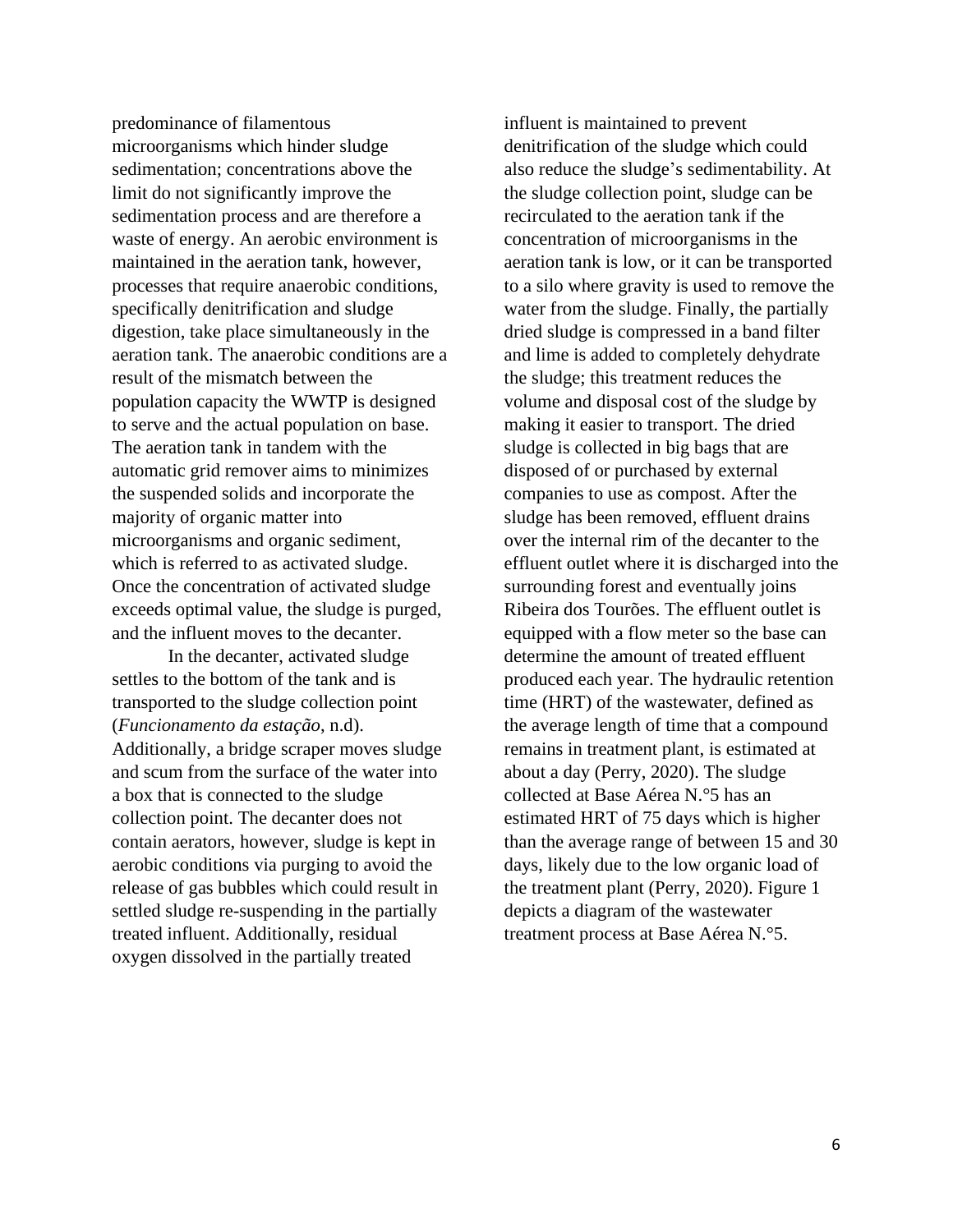

**Figure 1.** The flow of wastewater at the Base Aérea N.<sup>o</sup>5 wastewater treatment plant

In 2016, Base Aérea N.°5 obtained a five-year license to operate a domestic WWTP (*Licença de Utilização dos Recursos Hídricos - Rejeição de Águas Residuais*, 2016). The license characterizes the treatment as secondary biological treatment by activated sludge in prolonged aeration with the previously stated discharge limits. The discharge system is classified as "collected without protective work" indicating the effluent is discharged directly into the recipient medium, Ribeira dos Tourões (*Licença de Utilização dos Recursos Hídricos - Rejeição de Águas Residuais*, 2016). The license specifies the hydrographic region, basin, sub basin, and water body, and classifies their ecological status as reasonable. One of the general conditions of the license is that the Air Force must pay a Water Resource Fee of  $600$ annually to be authorized by the Portuguese Environmental Agency to discharge

wastewater (F. Delgado, personal communication, November 17, 2021). Additionally, they general conditions state that the effluent can't change the quality of the receiving environment in a way that jeopardizes the resource or impacts its flow. Finally, the license lists effluent discharge conditions and self-monitoring programs that must be implemented to ensure the conditions are met. Currently, chemical, physical, and biological parameters are regularly monitored to ensure the effluent produced meets licensing standards (*Relatório de Sustentabilidade Ambiental 2020*, 2020).

## *2.2 Tertiary Treatment*

Traditional secondary wastewater treatment methods, such as those used at Base Aérea N.°5, are designed to remove organic matter and suspended solids; unfortunately, there are several chemical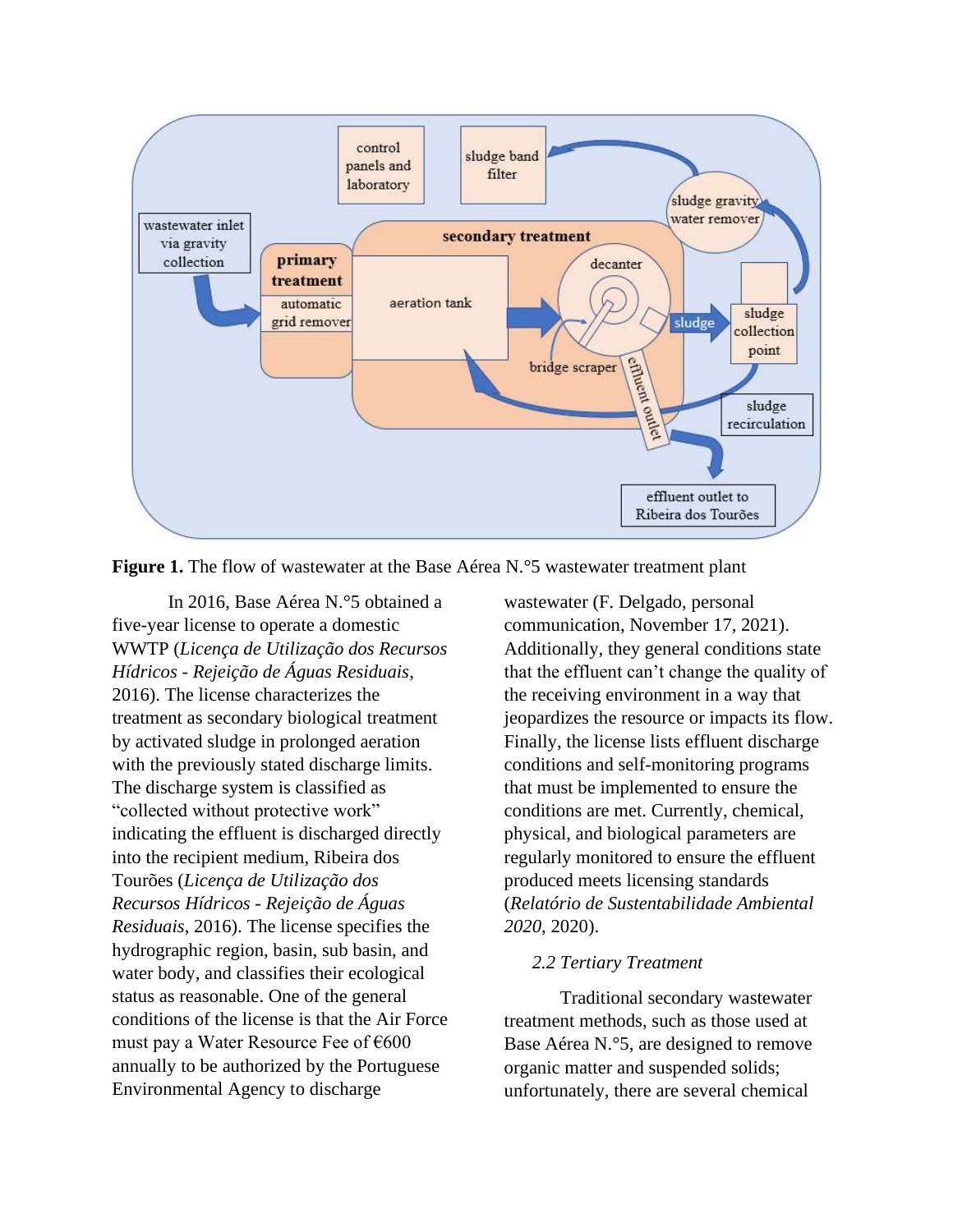contaminants and microorganisms that secondary treatment is not designed to effectively remove (Emerging Technologies in Wastewater Treatment, n.d.). As a result, these contaminants are discharged in effluent into rivers and creeks (Emerging Technologies in Wastewater Treatment, n.d.). These compounds include personal care products (PCPs), endocrine disrupting compounds (EDCs), pharmaceutically active compounds (PhACs), pesticides, disinfection by-products, and enteric pathogens such as viruses, bacteria, protozoa, helminths (Emerging Technologies in Wastewater Treatment, n.d.; Rocha, 2020; Khan, 2012). Currently, the full ramifications of these pathogens and micropollutants on the environment are not well understood. Furthermore, these contaminants are difficult to detect, requiring the use of advanced and expensive analytical chemistry equipment such as gas chromatography or high-performance liquid chromatography (Feier et al., 2018). Emerging research indicates that the discharge of these contaminants into the environment is worthy of our concern. Specifically, scientists are concerned about PhACs and EDCs promoting increased incidence of disease, antimicrobial resistance, exhibiting endocrine disrupting effects on fish, and negatively impacting biodiversity (Feier et al., 2018; electrobased tech for the contaminants remaining on soil). Additionally, is an inherent risk of surface and groundwater contamination, and subsequent contact with people, animals, and plants who come in contact with soil irrigated with wastewater; this is especially relevant when discussing microorganisms because at high enough concentrations, they can contaminate aquifers (Rocha, 2020; Khan, 2012). Finally, there are some

pathogens that are resistant to disinfection, so there is always a risk of low concentrations of microbial pathogens in recycled water (Khan, 2012). As a result, in 2015, the European Union released the Surface Water Watch List which listed PCPs as contaminants of concern (CEC) due to their abundant usage and prevalence in aquatic environments (Emerging Technologies in Wastewater Treatment, n.d.).

Given the lack of data about the amount of micropollutants and pathogens currently released by WWTPs and what amount would pose a significant health threat to communities, the European Union has not set limits on concentrations of these compounds that can be released into the environment in effluent (Rocha, 2020). Thus, typically tertiary treatment is only employed when logistically necessary and financially reasonable. However, given the emerging research about the environmental risks of releasing these contaminants into bodies of water, environmental and human health consideration must be considered when evaluating the necessity of tertiary treatment implementation.

Tertiary treatment facilitates the removal of pathogens and micropollutants, decreasing the environmental and health risks associated with effluent reuse. Ideally, tertiary treatment kills all potential pathogens in the water without adding toxic compounds in a safe, easy, and affordable way (Emerging Technologies in Wastewater Treatment, n.d.). There are two components of tertiary treatment: filtration and disinfection (Rocha, 2020). The goal of filtration is to decrease the concentration of TSS in the water. Disinfection aims to reduce the number of pathogenic organisms to levels that enable safer reuse. The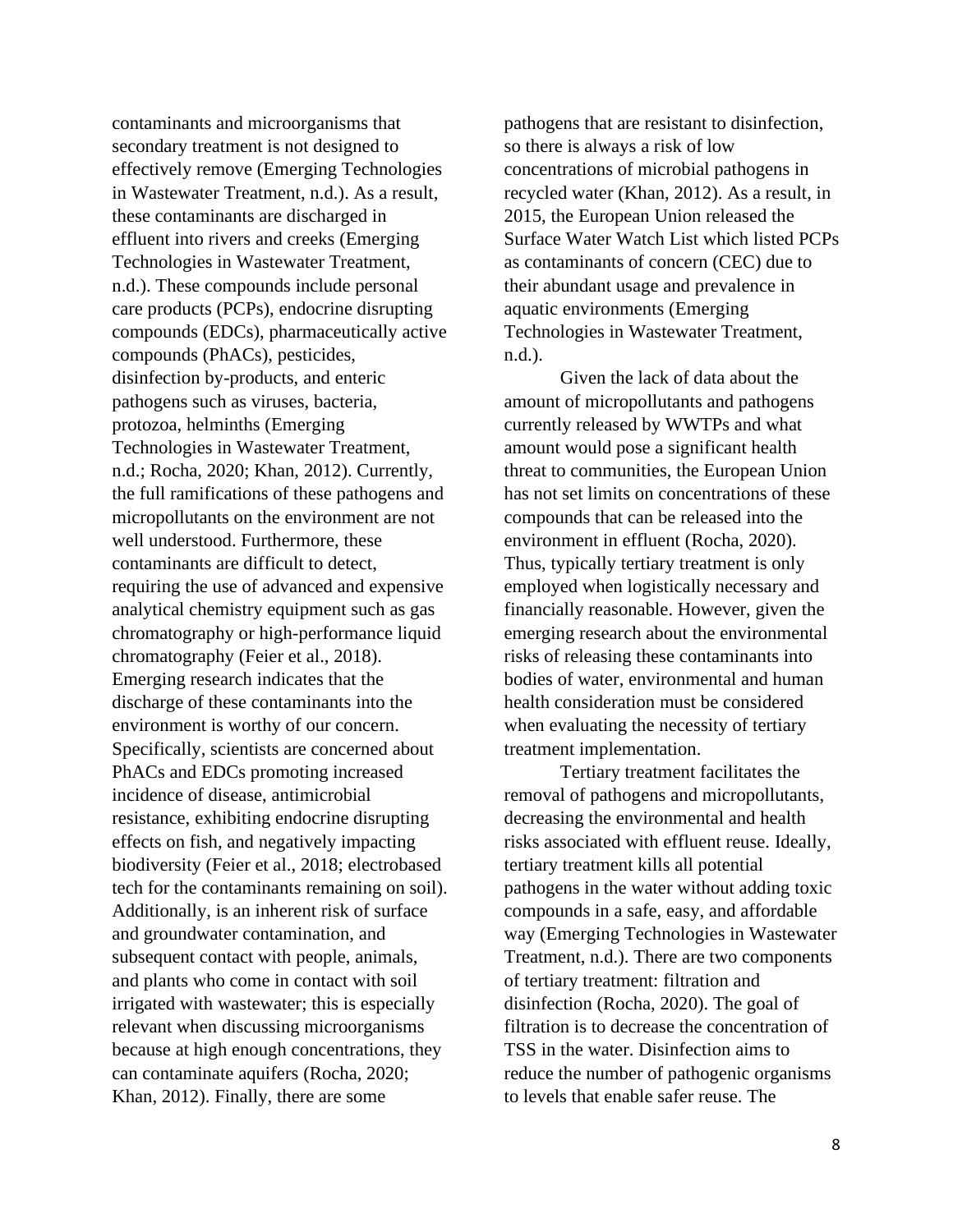mechanisms of pathogen and micropollutant removal for a selection of relevant tertiary treatment methods are described in the following paragraphs.

Ozonation is the process by which ozone deactivates pathogens and chemical pollutants by transforming them into different final products (Emerging Technologies in Wastewater Treatment, n.d.). Mechanistically, this occurs via the breakdown of ozone into hydroxyl radicals that react with wastewater pollutants directly and non-selectively. The high oxidation potential of ozone forces the targeted chemical to give up an electron and become a radical that further reacts with other target chemicals. The targeted chemical radicals interact with each other effectively neutralizing and stopping the reaction. This method's effectiveness is dependent on the ozone concentration in the effluent, the susceptibility of the target chemicals to oxidation, and the amount of time the target chemicals are in contact with the ozone.

UV radiation uses electromagnetic energy to penetrate the genetic material of targeted cells of organisms to impede their ability to reproduce (Emerging Technologies in Wastewater Treatment, n.d.). The electromagnetic radiation is generated by an electric arc directed through mercury vapor that produces electromagnetic radiations that have wavelengths between 10 and 400 nm. The majority of energy output occurs at a wavelength inside the optimal germicidal range. This method inactivates organisms rather than removing them from the effluent, so sometimes it is used in combination with other filtration treatments. The effectiveness of UV radiation is dependent on the composition of the wastewater, intensity of the radiation, and the total time the radiation is employed.

Chlorination, like ozonation, oxidizes cellular material to impair target organisms (Emerging Technologies in Wastewater Treatment, n.d.). Several different forms of chlorine are effective in carrying out chlorination, including sodium hypochlorite, gaseous chlorine, and chloramines. Depending on the organism that is oxidized, several different hazardous and non-hazardous by-products could be formed; for example, when oxidized, amino acids can form aldehydes, nitriles, and dichloroacetonitirile. Concerns relating to the formation of hazardous by-products by the typical chlorine compounds used for chlorination have prompted scientists to look into alternative oxidizers that produce the same desired outcome without the harmful by-products. Two promising alternatives are chlorine dioxide and peracetic acid, which exhibit minimal formation of by-products (Emerging Technologies in Wastewater Treatment, n.d.; Rocha, 2020). Prior to releasing treated effluent into the environment, it is necessary to dechlorinate treated effluent because residual chlorine is toxic to aquatic organisms at any concentration (Emerging Technologies in Wastewater Treatment, n.d.).

Reverse osmosis is a pressure-driven process by which non-tertiary treated effluent moves through a semi-permeable membrane from a region of higher solute concentration to a region of lower solute concentration (Emerging Technologies in Wastewater Treatment, n.d.). Large, nonpolar, ionic, and toxic soluble pollutants are unable to travel through the membrane, removing up to 99% of total dissolved solids. There are several factors that affect the removal efficiency, including membrane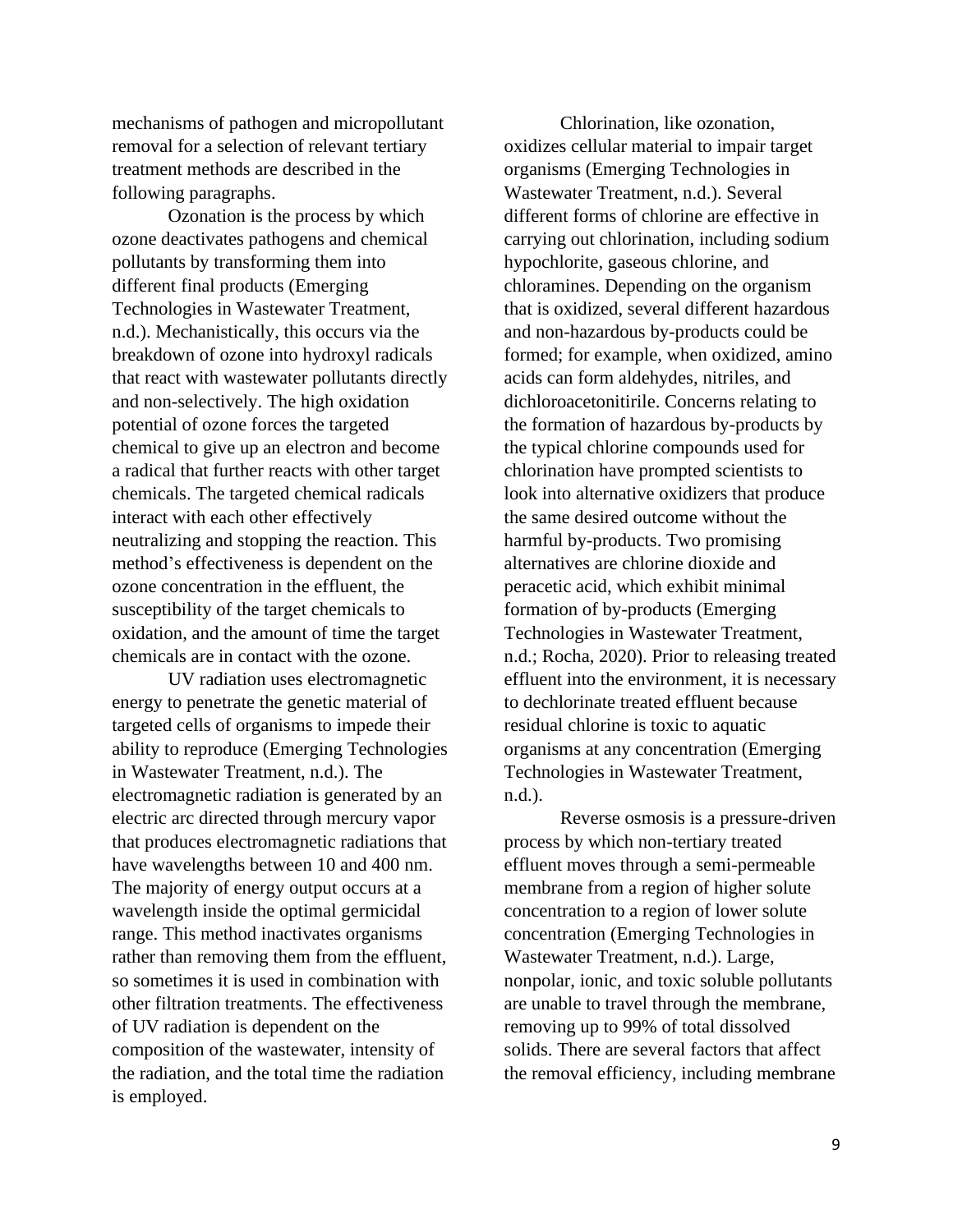porosity and morphology, and characteristics of the influent.

Activated carbon, typically in the form of granular activated carbon or powdered activated carbon, is treated to generate microfissures that increase the adsorptive surface area of the compound (Emerging Technologies in Wastewater Treatment, n.d.). Wastewater contaminants accumulate on the surface of the activated carbon compound. This tertiary treatment method requires large amounts of activated compound to be used to compete with any remaining organic matter in the wastewater. It has shown to be up to 95% effective at removing PhACs, however, this removal efficiency is dependent on the amount of organic matter still present in the influent and the frequency of activated carbon replacement.

Constructed wetlands can be used for primary, secondary, or tertiary wastewater treatment (Emerging Technologies in Wastewater Treatment, n.d.). This method has the ability to remove a variety of pollutants such as organic matter, pathogens and heavy metals using natural processes employed by microbiomes in the vegetation, soil, and water of wetlands. There are environmental benefits above and beyond those associated with discharging a tertiarily treated effluent into the environment, including carbon storage, biodiversity conservation, and the stabilization and protection of shorelands.

Electroremediation is a tertiary treatment method that applies low-level direct current to promote physiochemical changes in wastewater pollutants (Magro, 2019). Water undergoes electrolysis at the electrodes, generating hydrogen and hydroxyl radicals which causes pollutants to undergo electromigration, electrophoresis,

and electroosmosis (Magro, 2019; Ferreira, 2018). Organic contaminants undergo anodic oxidation when they directly encounter the anode surface, or indirect oxidation by oxidants formed in surrounding liquid media (Magro, 2019). Hydrogen produced by the electrolysis of water can be collected and used as fuel for fuel cells, offsetting the energy-costs of the tertiary treatment.

#### *2.3 Water Scarcity and Effluent Reuse*

The United Nations stated that the majority of Mediterranean countries will have less freshwater available in 2050 than in 1990 (Lavrnić et al., 2017). Today, at least 11% of the population in countries in the European Union are facing water stress (Lavrnić et al., 2017). In Portugal specifically, one case study found that over the next 40 years, annual precipitation will decrease significantly, and temperature will increase (Quinteiro, 2019). This will cause greater atmospheric capacity for holding moisture, more flooding due to more frequent extreme precipitation events, and more heat waves. As a result, there will be less rainwater stored in topsoil that can be evaporated and transpirated by plants, effectively decreasing the groundwater recharge and runoff resources available (Quinteiro, 2019; Lavrnić et al., 2017). Mountain and coastal areas, especially the western coast of Portugal, are predicted to be the most affected by temperature increases and precipitation changes (Quinteiro, 2019; Lavrnić et al., 2017).

The water exploitation index (WEI) is calculated by determining the total volume of freshwater extracted per year expressed as a percentage of the maximum theoretical yearly amount of renewable water available to each person in a country (Lavrnić et al., 2017). A WEI value of less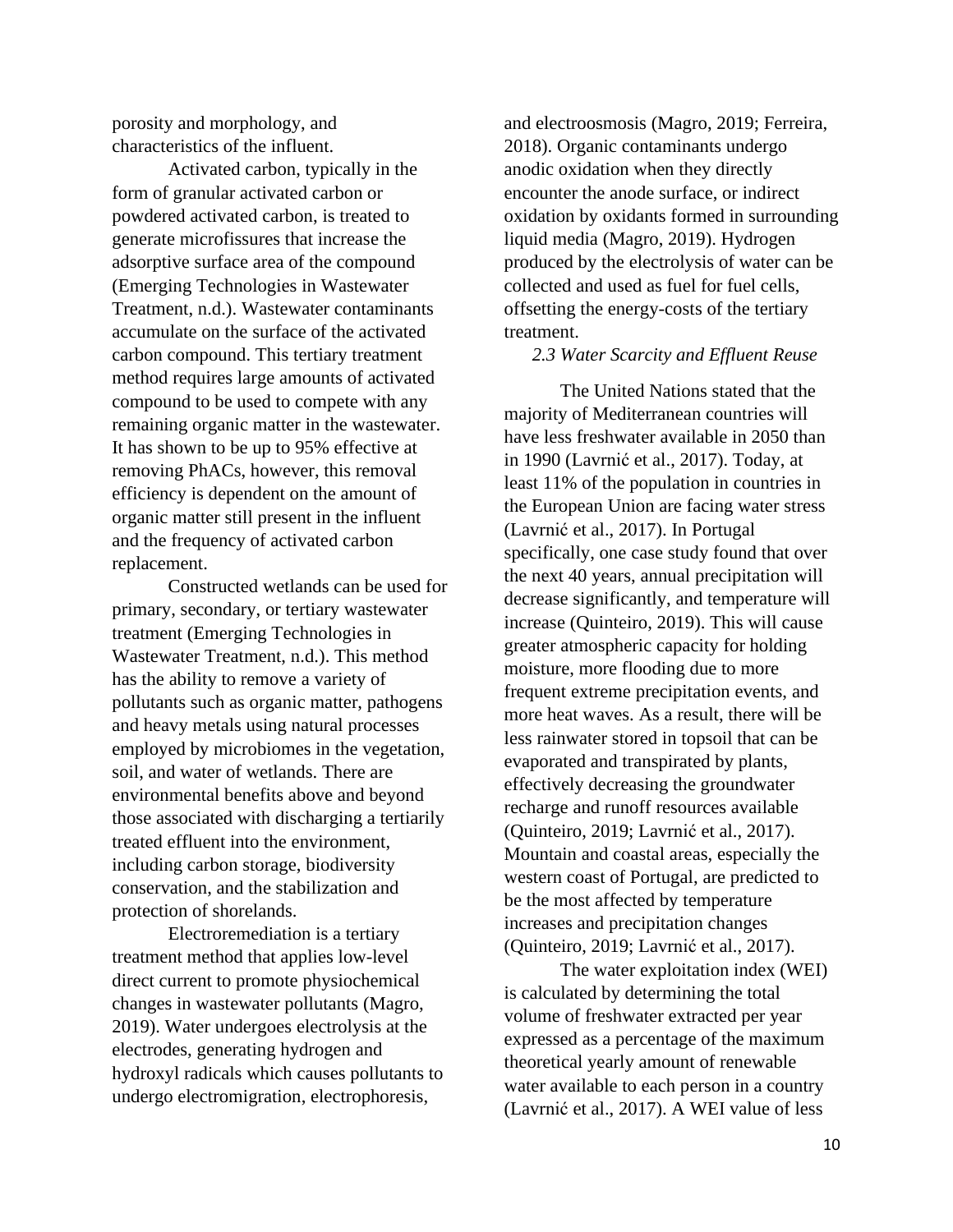than 10% indicates low water stress. The WEI for Portugal is 12.31%, and the WEI for the sub-basin of Vouga, Mondego, and Lis where Base Aérea N.°5 is located is 2.64% (*Use of freshwater resources in Europe*, n.d.). Presently, 57.5% of mainland Portugal experiences water deficit, yet only about 10% of treated wastewater is reused. (Marecos do Monte, 2010).

In the region where Base Aérea N.°5 is located,  $141 \text{ hm}^3$  of surface water and  $14$ hm<sup>3</sup> of groundwater is extracted annually. The largest consumer of freshwater in this region is the electricity, gas, steam, and air conditioning sector (*Use of freshwater resources in Europe*, n.d.). Base Aérea N.°5 extracts all water used on base from three well located inside the campus, then stores it in tanks where it is treated with chlorine. Extracting less freshwater would decrease the amount of wastewater discharged, thereby reducing water stress (Lavrnić et al., 2017). Treated wastewater reuse is an excellent solution to the challenges posed by the water scarcity crisis in Portugal because it enables the conservation of water resource reserves (Rocha, 2020). In addition, it expands the amount of constant water resources available presently and in the future. This proposition would enable a decrease in the volume of freshwater consumed for processes that don't require high quality water resources and lead to better management of effluent discharges.

Axis II of the Base Aérea N.°5's EMAS strategic plan sets forth a goal of reusing half of all treated wastewater, and the plan outlines several potential uses (*Plano Estratégico de Sustentabilidade Ambiental da Base Aérea N.º 5 (PESA BA5)*, 2020). Currently, aside from reusing some effluent for cleaning the WWTP, Base Aérea N.°5 discharges three to four

thousand cubic meters of effluent into the surrounding forest each month, corresponding to a water reuse rate of less than 1% (*Plano Estratégico de Sustentabilidade Ambiental da Base Aérea N.º 5 (PESA BA5)*, 2020). This is indicative of a missed opportunity for sustainable water reuse on the base. One challenge to implementing treated wastewater reuse is the absence of adequate legislation and infrastructure necessary for reuse implementation (Rebelo, 2020). Other hurdles associated with wastewater reuse include costs associated with additional effluent treatment necessary to ensure safe reuse and the cost of infrastructure for pumping, storing, and distributing treated wastewater in separate plumbing from pipes containing potable water (Asano et al., 2007).

To capitalize on the potential for effluent reuse and reducing water shortages, the Portuguese government has implemented policy allowing reclaimed water to be used for non-potable purposes (Rebelo, 2020). Decree Law No. 226-A/2007 states that treated wastewater must be reused whenever possible for watering gardens, public spaces, and golf courses, however, the most relevant piece of wastewater reuse legislation is Decree Law No. 119/2019 which was created on August 21, 2019 (Decreto-Lei n.°119/19, 2019). The law defines the standards for the reuse of water that has undergone wastewater treatment, as well as outlining methods for conducting risk assessments to use the treated wastewater. Decree Law No. 119/2019 is a part of the Common Strategy for implementing the Water Framework Directive (Decree Law No. 152/97) that aims to achieve and maintain all bodies of water in Portugal in good condition so they can be used for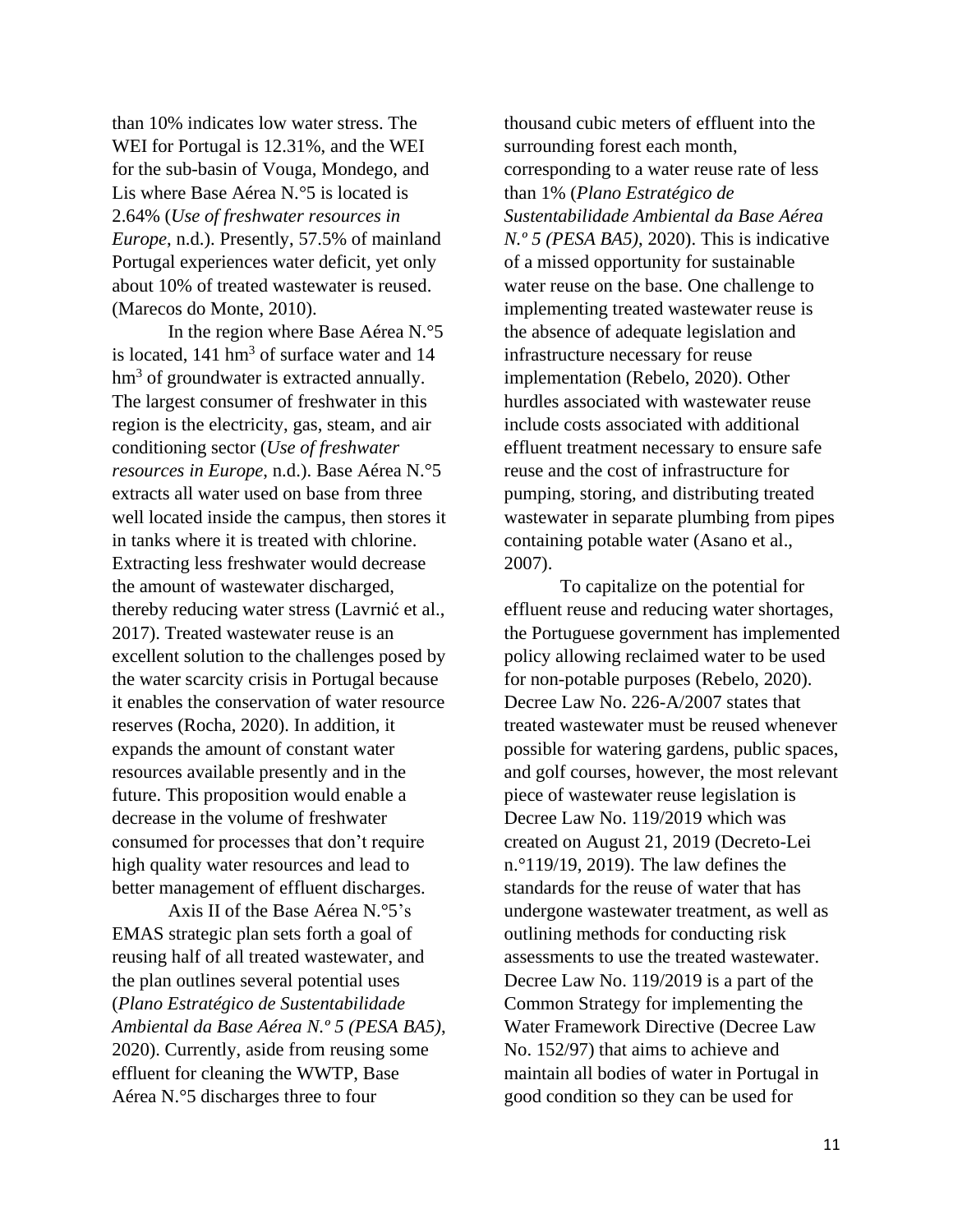agricultural irrigation. This legislation puts Portugal at the forefront of countries and international organizations developing strategies to support water reuse, such as the World Health Organization, the International Organization for Standardization, and the European Union Commission. Additionally, this legislation aligns with goals put forth in the Action Program for Adaption to Climate Change.

Under definitions put forth by Decree Law No. 119/2019, Base Aérea N.°5 produces urban wastewater that is treated in a decentralized system (Decreto-Lei n.°119/19, 2019). Since the water is not being reused by a third party, the water reuse proposal is subjected to a simplified risk assessment. The risk assessment requires the identification of physical, chemical, and biological hazards that could threaten people, soil, vegetation, animals, or water resources. Additionally, if the base were to want to transport the water in any way, additional documentation is needed under Decree Law No. 147/2003. The urban reuse water quality standards are mostly focused on ensuring pathogen levels are low to minimize risks associated with dermal contact, so they are less stringent standards than water being reused for agricultural irrigation must meet. Standards for reuse of water for potable purposes are not defined in Decree Law No. 119/2019.

#### **3. Methods**

# *3.1 Collection of Influent and Effluent Data*

Data on several different chemical, physical, and biological indicators are collected periodically during the wastewater treatment process at Base Aérea N.°5. The collection points are as follows: (1) raw influent is collected before entering the treatment plant, (2) influent is collected from the aeration tank, (3) sludge is collected from the sludge collection point, (4) partially treated effluent is collected from the aeration tank and sludge recirculation point, and (5) treated effluent is collected from the effluent outlet. Figure 2 summarizes the indicators analyzed at each collection point. Samples collected at points (1), (3), and (5) are analyzed by an external laboratory, Laboratório Tomaz, in accordance with method described in ISO 5667-10:1992. Samples collected at points (2) and (4) are analyzed in the laboratory at the WWTP. I visited Base Aérea N.°5 from November 17 to November 19, 2021 to see the WWTP and to observe the on-base testing of samples collected at points (2) and (4).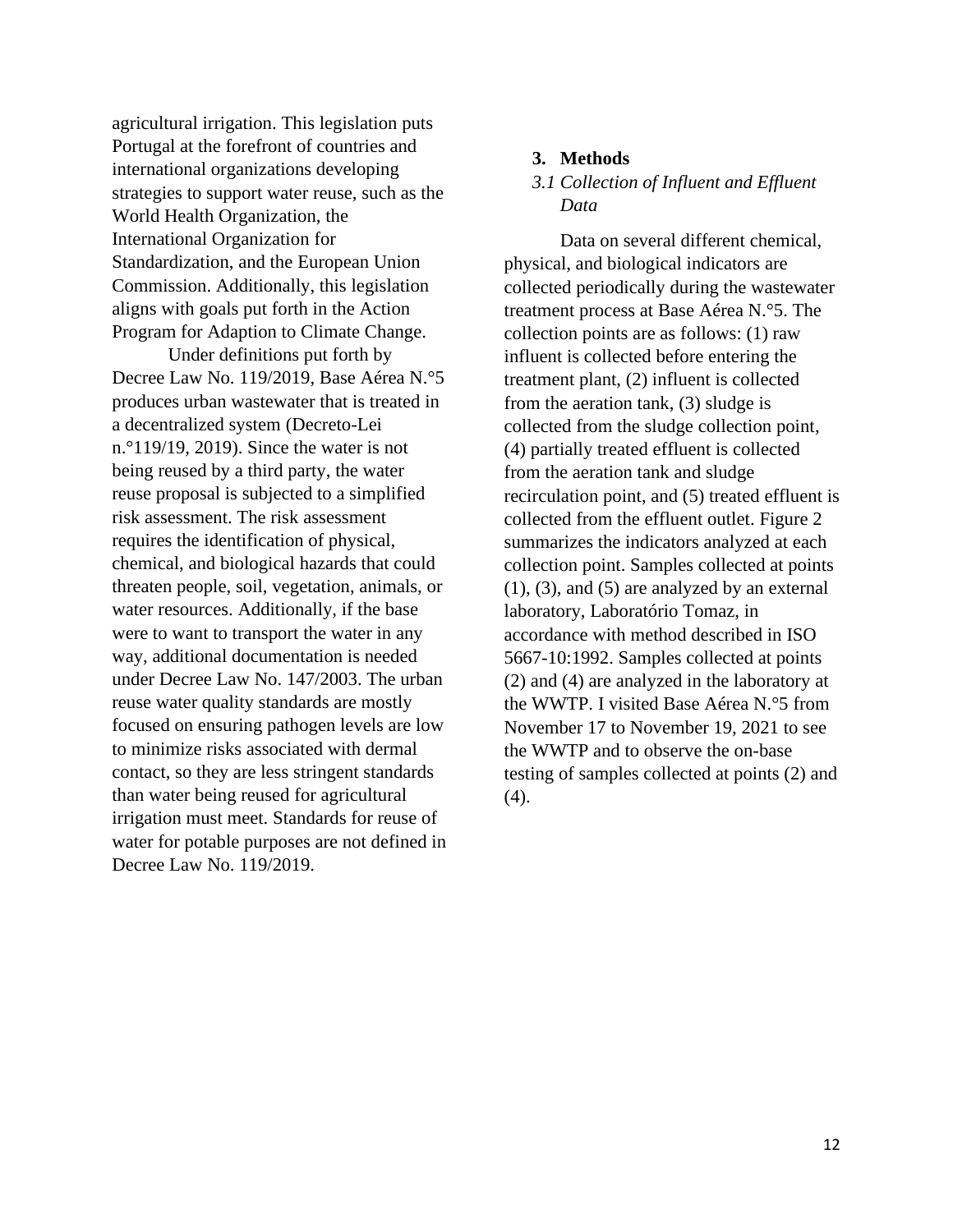

**Figure 2.** Summary of indicators assessed at each collection point

A sample of raw influent was collected quarterly and analyzed at Laboratório Tomaz in 2018 to determine the composition of wastewater entering the WWTP. This enabled the WWTP operators to quantitatively compare the influent to the treated effluent to determine what level of nutrient removal occurred. The pH of the influent is determined to ensure it falls within the optimal range for microbial growth and the function of metabolic enzymes so the wastewater can be efficiently treated in the aeration tank (F. Delgado, personal communication, November 17, 2021). Biological oxygen demand indicates the amount of oxygen demand the sample is consuming without chemical help, where higher values indicate lots of undesirable biological activity in the water (F. Delgado, personal communication, November 17, 2021). Total nitrogen is an indicator of the starting amount of nutrients in the solution.

A sample is collected from the aeration tank four times per month to verify that the influent is receiving adequate treatment. During my time at Base Aérea N.°5, I observed the WWTP operator sample the aeration tank and conduct

indicator testing. First, the WWTP operator donned personal protective equipment due to the health risks associated with untreated wastewater. Then he used a metal bar attached to a plastic container to collect one liter of wastewater to sample. In the WWTP laboratory, he used probes to record the pH, conductivity, dissolved oxygen (DO), and temperature of the sample. If the DO is above or below 2 mg/L, the aerators in the aeration tank are be manually adjusted as necessary so filamentous microorganisms are not formed and energy is not unnecessarily wasted. Data was recorded in a table in their paper records.

Base Aérea N.°5 analyzed two sludge samples in 2016. Sludge is collected from the aeration tank and tested at Laboratório Tomaz to evaluate pathogen concentrations in the sludge; *E. coli* and Salmonella have been selected by Base Aérea N.°5 as the main indicators of pathogen levels. In addition, heavy metal levels are analyzed at this data collection point. Sludge collected from the WWTP goes on to be dehydrated and sold to a company to use as compost or disposed of. Thus, it is critical to know if there is a high concentration of pathogens or heavy metals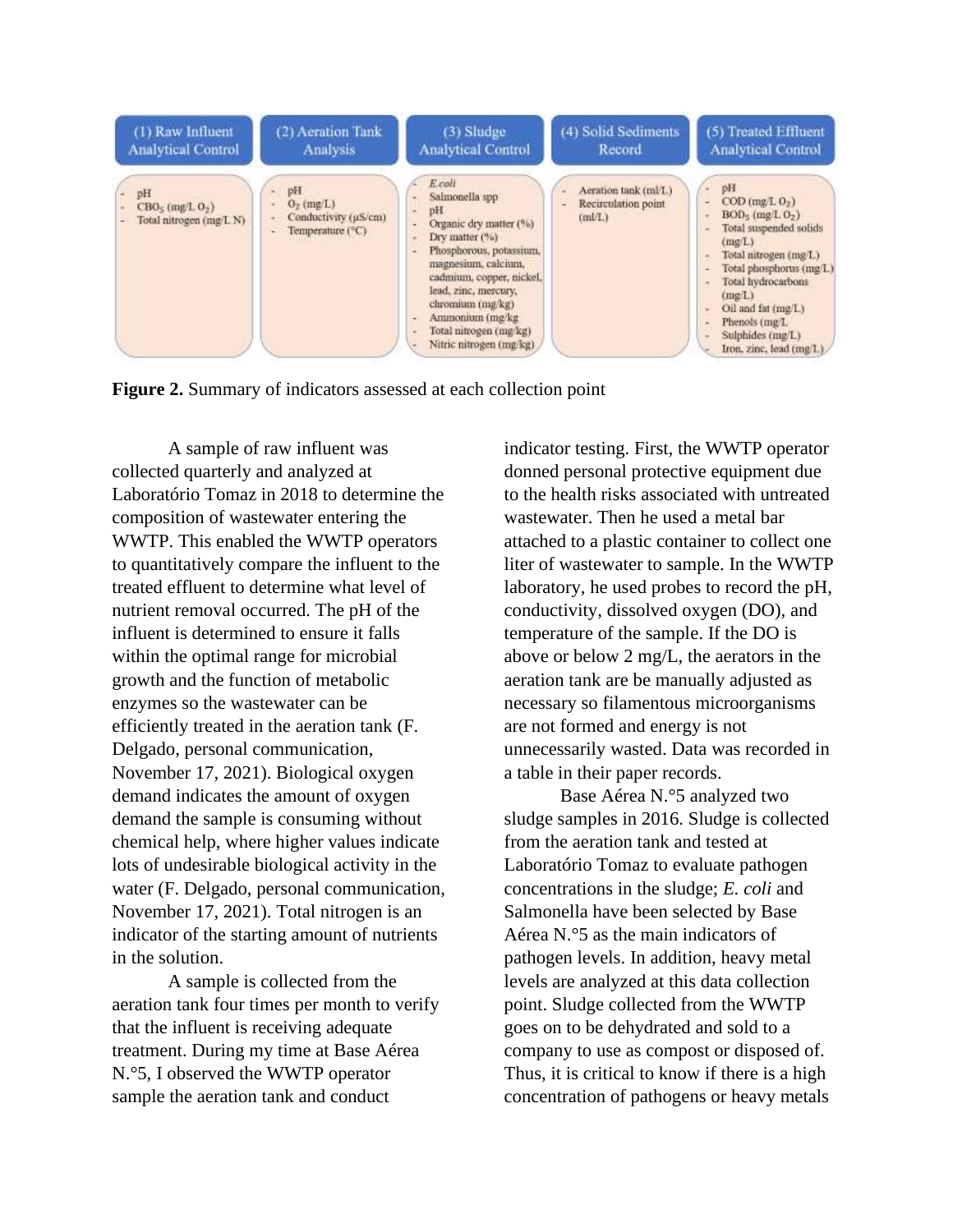in the sludge because it poses a health risk to those handling it or using it for farming purposes.

I also observed the analysis of solid sediments while I was on base. This analysis is conducted several times per month. A one-liter liquid sample is collected from the aeration tank and sludge recirculation point the same way the aeration tank sample was collected. This sample is transferred into an Imhoff test cone to determine the sedimentable solids (SS30) of the samples collected from two different collection points. After being transferred into the test cone, the sample is left for 30 minutes so the solid sediments settle to the bottom of the cone to determine the volume of sediment at each collection point. The sludge must be between 800 and 1000 ml/L and between 400 and 600 ml/L at the recirculation point and in the aeration tank, respectively. If there is not enough sediment in the aeration tank, the sludge at the recirculation point is recirculated instead of moving on to the gravity water remover.

Treated effluent is collected and analyzed at Laboratório Tomaz once per month to verify that the effluent's biological, chemical, and physical indicators are within ranges specified on their discharge license, so the effluent does not cause environmental harm. The pH of the effluent is analyzed to ensure that the effluent is relatively neutral, so it doesn't alter the pH of the receiving environment. The biological and chemical oxygen demand are assessed to verify that the effluent's oxygen demand will not create an anoxic environment in the receiving ecosystem. Total suspended solids are analyzed to make sure that enough sediment has been removed and the turbidity of the effluent will not alter the ability for light to pass through the

receiving environment. Nitrogen and phosphorus levels are assessed to verify that the effluent won't increase nutrient levels of the receiving environment, promoting eutrophication. Hydrocarbon, oil, fat, phenol, and heavy metal levels are all indicators that allow Base Aérea N.°5 to further quantify the extent of the treatment and make sure the composition of the wastewater will not alter the composition of the receiving environment. The flow rate of treated effluent being discharged into the environment is determined by a flow rate sensor on the effluent outlet pipe.

*3.2 Analysis of Previous Influent and Effluent Data Relative to Base Aérea N.°5's License Limits*

I requested and received all previously collected biological, physical, and chemical indicator data collected at Base Aérea N.°5's WWTP between 2016 and 2018. This data was all hand-recorded and transferred to me by scanning the physical records. First, I digitized the data and organized it in tables in Excel. I then created graphs comparing indicator values of samples collected before and after wastewater treatment to quantify how effective the nutrient removal was. I also made graphs of indicator data for treated effluent to determine how the quality of effluent has changed over time.

## *3.3 Comparison of Tertiary Treatment Methods*

A literature search was conducted primarily using Google Scholar, including a review of relevant case studies conducted at Base Aérea N.°5 to determine what tertiary treatment methods were infrastructurally and financially feasible for implementation. Advantages and disadvantages of each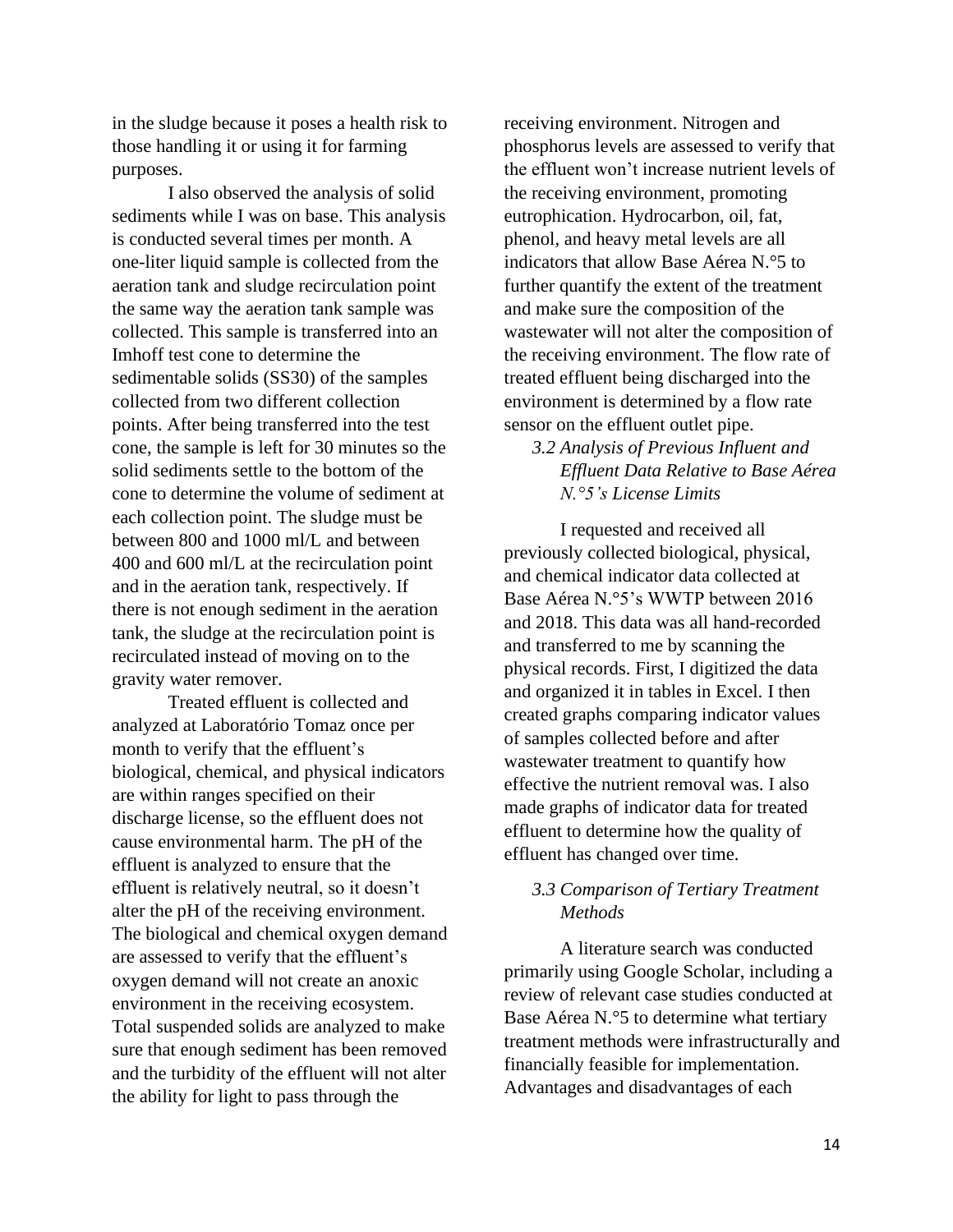treatment method were identified and organized to allow for comparison. The two most feasible options were identified and compared further.

# *3.4 Determination of Areas of Possible Water Reuse and the Associated Financial Implications*

Documents from the Base Aérea N.°5's audit of on-base water consumption were evaluated to identify possible areas of non-potable water reuse. Members of the Base Aérea N.°5 Quality and Environment Office were consulted to provide a rough estimate of the volume of water that could be reused for each identified non-potable purpose. The cost-benefit analysis of implementing water reuse at the proposed locations was calculated using the associated cost of using well water provided by members of the Quality and Environment Office.

#### **4. Results and Discussion**

# *4.1 Previous Base Aérea N.°5 Influent and Effluent Data*

In 2018, Base Aérea N.°5 collected raw influent and treated effluent quarterly and determined their  $pH$ , CBO<sub>5</sub>, and total nitrogen values. The average pH of raw influent and treated effluent samples collected were both within the acceptable license range of between six and nine. Wastewater treatment resulted in a 10% decrease in pH of the wastewater. The treated effluent had a pH closer to neutral than the raw influent. The average  $CBO<sub>5</sub>$  of influent in 2018 was significantly above the license limit. Wastewater treatment decreased the CBO<sub>5</sub> of the wastewater by  $86\%$ , resulting in effluent with a CBO<sub>5</sub> value below the license limit. Initially, the total nitrogen level of the wastewater was around three times the license limit. Wastewater treatment decreased the nitrogen level by 27%, however, the discharged effluent still had a nitrogen level about two times higher than the license limit. These results are reflected in Figure 3.



license limit

**Figure 3.** Influent and effluent pH, CBO<sub>5</sub>, and total nitrogen values relative to license limit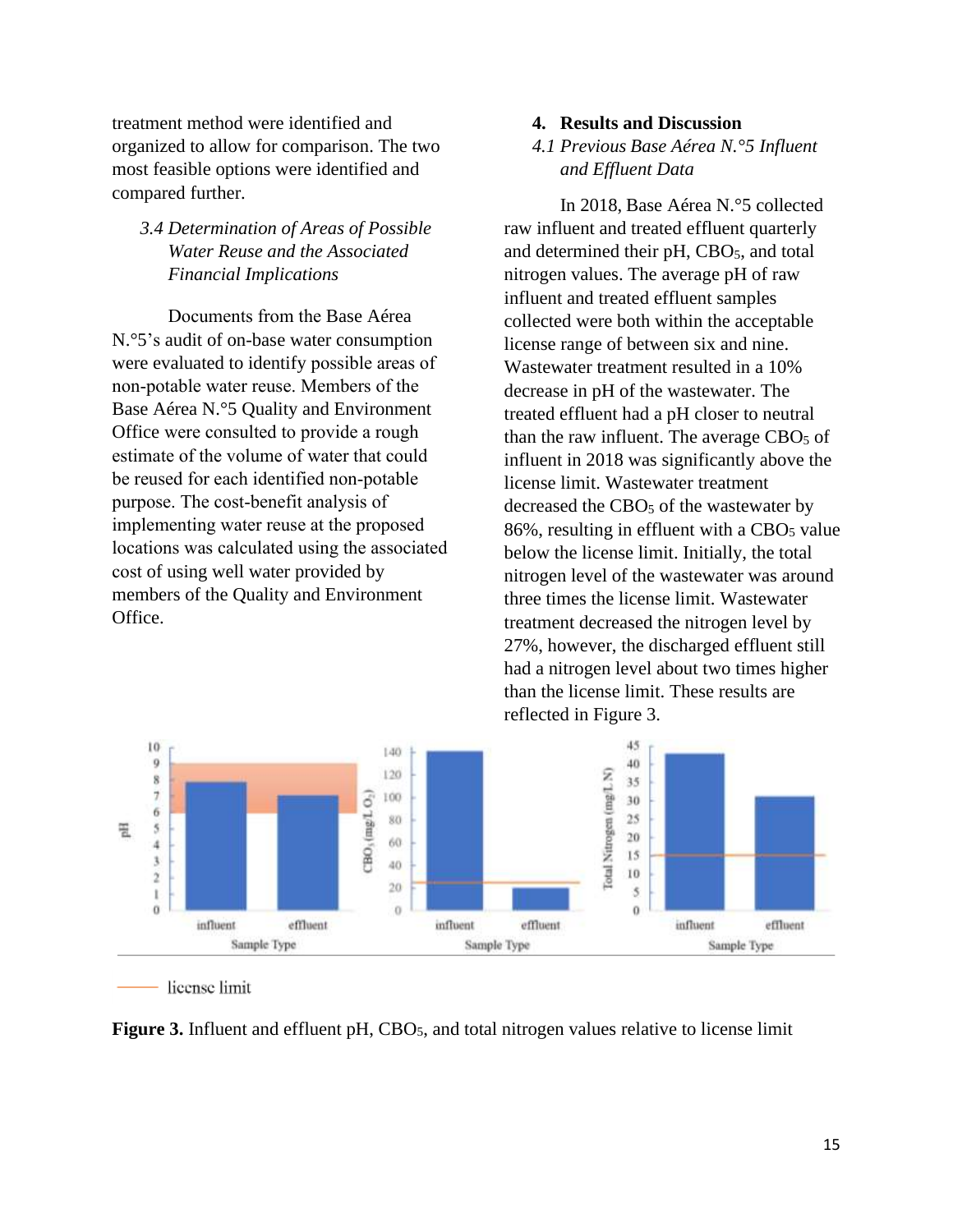All three data sets demonstrate that the indicator values did decrease as a result of wastewater treatment. However, wastewater treatment only resulted in the CBO5 indicator decreasing to meet the license limit; the pH level of the raw influent was already below the license limit, and neither the total nitrogen level before nor after treatment were below the license limit. Thus, the two major issues that Figure 3 illustrates is that nutrient levels, specifically nitrogen levels, don't decrease significantly as a result of wastewater treatment, and they do not meet the license limits.

The primary reason inefficient nitrogen removal is observed is that the WWTP is oversized. It is operating at 20% of its intended capacity, and the predicted wastewater composition and organic matter volume does not correspond to the reality of the raw influent. The composition of the wastewater has a higher proportion of urine and lower levels of organic load than is intended for optimal treatment (F. Delgado, personal communication, November 17, 2021). This could be attributed to a significant portion of the base population living off base and not using the sanitary facilities as often as a larger population living on base would. Additionally, the low levels of organic load in the influent correspond to an average BOD level in the low 100 mg/L O<sup>2</sup> range. Domestic influent usually has a BOD between 100 and 1,000  $mg/L O<sub>2</sub>$  where higher incoming BOD levels are more favorable because macronutrients are removed relative to BOD removal (F. Delgado, personal communication, November 17, 2021). Since 5 kg of nitrogen and 1 kg of phosphorus are removed for every 100 kg of BOD removed, nitrogen removal is hindered by low initial BOD levels.

Another reason that inefficient nitrogen removal is observed is because rainwater enters the system due to the gravity-fed nature of the treatment plant, further diluting the nutrients and decreasing the efficiency of the treatment (*Relatório de Sustentabilidade Ambiental 2020*, 2020). It is worth noting that according to Decree Law No. 236/98, it is not imperative for Base Aérea N.°5 to meet the nitrogen license limits because the WWTP is not located in a "sensitive area" as defined by the decree law (F. Delgado, personal communication, November 17, 2021). However, there are environmental consequences associated with discharging effluent with high levels of nitrogen into the environment, including promoting eutrophication.

One way to promote denitrification without increasing organic load levels is to implement an anoxic tank as a primary treatment step to decrease the nitrogen levels of the influent before it enters the aeration tank (Perry, 2020). The lack of oxygen in this tank would force the bacteria to use nitrogen as an energy source, thus decreasing nitrogen levels. A denitrification primary treatment step would result in the total nitrogen levels of the treated effluent being closer to or meeting the license limits.

Data on the pH, TSS, total nitrogen, and total phosphorus levels of the treated effluent were regularly collected between 2016 and 2018. When graphed relative to the acceptable range given in the license, the pH levels of the treated effluent have remained in the acceptable range from 2016 to 2018. The plotted pH levels of the effluent samples don't display any clear trend over the three years, and no samples fell outside the license range. The majority of samples collected between 2016 and 2018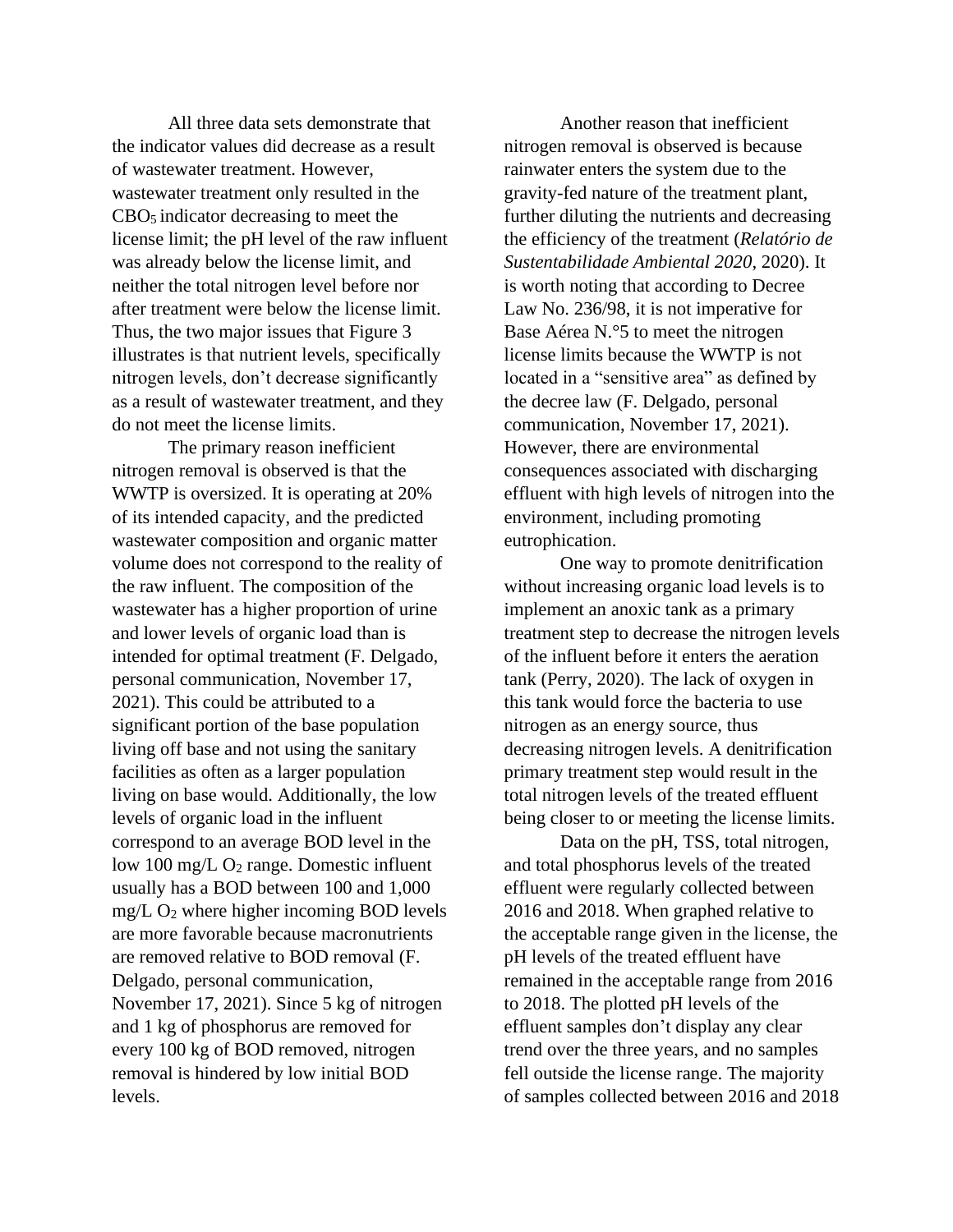have a TSS value below the license limit, but three samples had TSS levels above the license limits. The TSS level of the samples do trend upward towards the license limit. The majority of samples had a total nitrogen level above the license limit, though there were four times where the total nitrogen level was less than the license limit. The total nitrogen levels of the effluent samples trend upwards over time. Similarly, the total phosphorus levels of the effluent samples

trend upwards over time. The total phosphorus levels of the collected samples all fall below the license limits. Total nitrogen is the only effluent indicator that was consistently higher than the license limit, although the TSS level did exceed license limits multiple times. Total suspended solids, total nitrogen, and total phosphorous levels all trended upwards over time. These findings are reflected in Figure 4.



**Figure 4.** pH, total suspended solids, total nitrogen, and total phosphorus levels relative to license limits from 2016 to 2018

The biological oxygen demand (CBO5) and chemical oxygen demand (COD) of treated effluent samples were regularly measured. The CBO<sub>5</sub> indicates the amount of oxygen necessary to carry out biological processes such as the degradation of organic compounds (Perry, 2020). The COD is a measure of the amount of oxygen needed to chemically oxidize organic compounds and inorganic compounds in the water sample (Perry, 2020). Between 2016 and 2018, CBO<sub>5</sub> and COD levels generally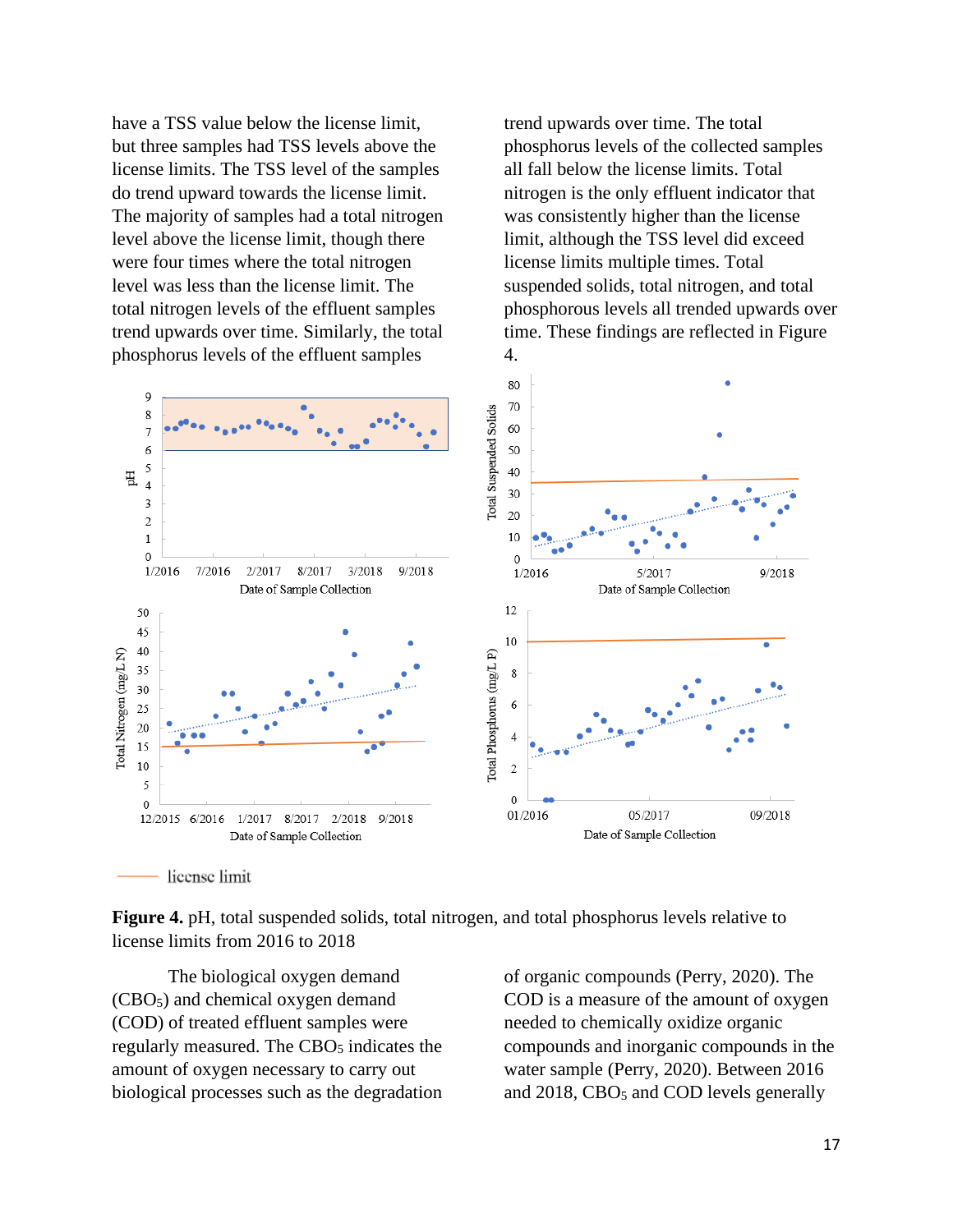remained below the license limits, however, some samples had CBO<sub>5</sub> and COD levels that exceeded these limits. Similarly to the TSS, total nitrogen, and total phosphorous

levels presented above, CBO<sub>5</sub> and COD levels trended upwards toward the license limit. These results are displayed in Figure 5.



**Figure 5.** CBO<sub>5</sub> and COD levels relative to license limits from 2016 to 2018

Since CBO<sub>5</sub> correlates to the amount of oxygen necessary for the degradation of organic matter, and the COD represents the amount of oxygen used to chemically oxidize the organic and inorganic matter, the ratio of CBO<sub>5</sub> to COD is a useful indicator for determining the effectiveness of biological treatment (Perry, 2020). A  $CBO<sub>5</sub>$ to COD ratio grater than 0.5 indicates that the biodegradable fraction is high, and biological treatment has the potential to be successful. A  $CBO<sub>5</sub>$  to  $COD$  ratio between 0.5 and 0.3 suggests that the nonbiodegradable fraction is significant, so

further testing should be conducted to determine if biological treatment has the potential to be successful. When the  $CBO<sub>5</sub>$ to COD ratio is less than 0.3, biological treatment is unlikely to be successful. Analysis of the  $CBO<sub>5</sub>$  to  $COD$  ratio of effluent produced between 2016 and 2018 shows that the majority of samples had a ratio less than 0.5, and a significant amount were less than 0.3, as depicted in Figure 6. This indicates that the biological process occurring at the Base Aérea N.°5 WWTP is inefficient.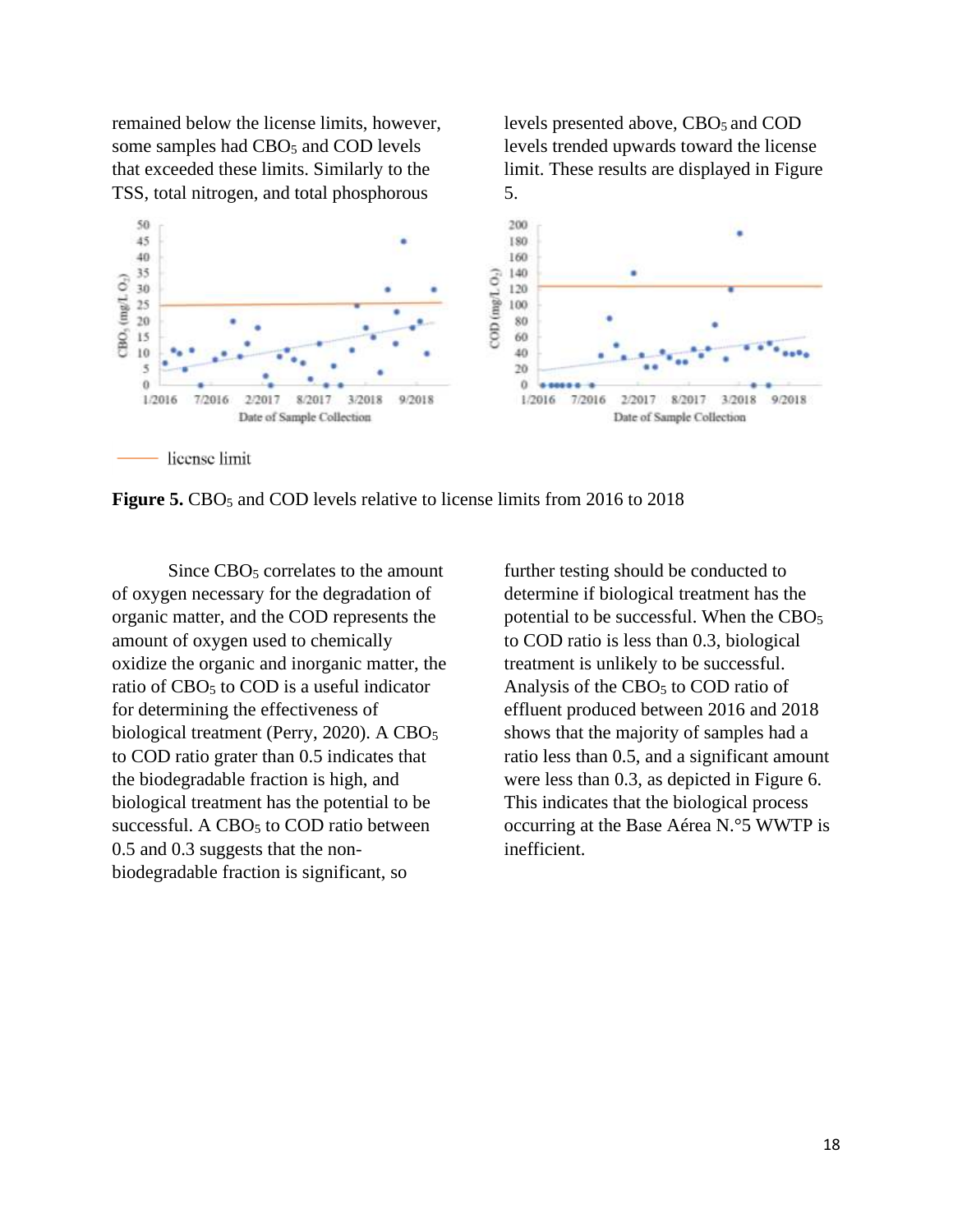

Figure 6. CBO<sub>5</sub> to COD ratio for all samples collected between 2016 and 2018

Analysis of effluent indicator reveals that TSS, nitrogen, phosphorus,  $CBO<sub>5</sub>$ , and COD levels are trending upwards, suggesting that less nutrients are being removed by the treatment process over time. This could be attributed to the age of the treatment plant; the plant has been in operation since the late 1990's and has not received any significant intervention since its inception. Additionally, the decrease in efficiency of nutrient removal could be attributed to the decline of Base Aérea N.°5's population over the years, increasing the impact of the issues described earlier in this section. Wastewater treatment efficiency could be improved by implementing the recommendations given previously.

## *4.2 Analysis of Potential Tertiary Treatment Methods*

It is logical to assume that members of Base Aérea N.°5 use PCPs, PhACs,

EDCs, pesticides, and disinfection products. Additionally, they likely shed pathogens into water they encounter. The implementation of tertiary treatment would enhance the sustainability of Base Aérea N.°5's WWTP by preventing these micropollutants and pathogens from entering the environment. Additionally, the better the wastewater is treated, the more reuse purposes it can serve, further enhancing the sustainability and financial benefits to the base overall.

Table 1 presents the advantages and disadvantages of a selection of tertiary treatment methods. Several methods, including ozonation, UV radiation, reverse osmosis, and activated carbon cite the lack of chemicals or residues used in their treatment method as an advantage. Alternatively, some claim chemical chlorine is advantageous because this treatment method results in residual disinfectant that prolongs disinfection and hinders recontamination. A common disadvantage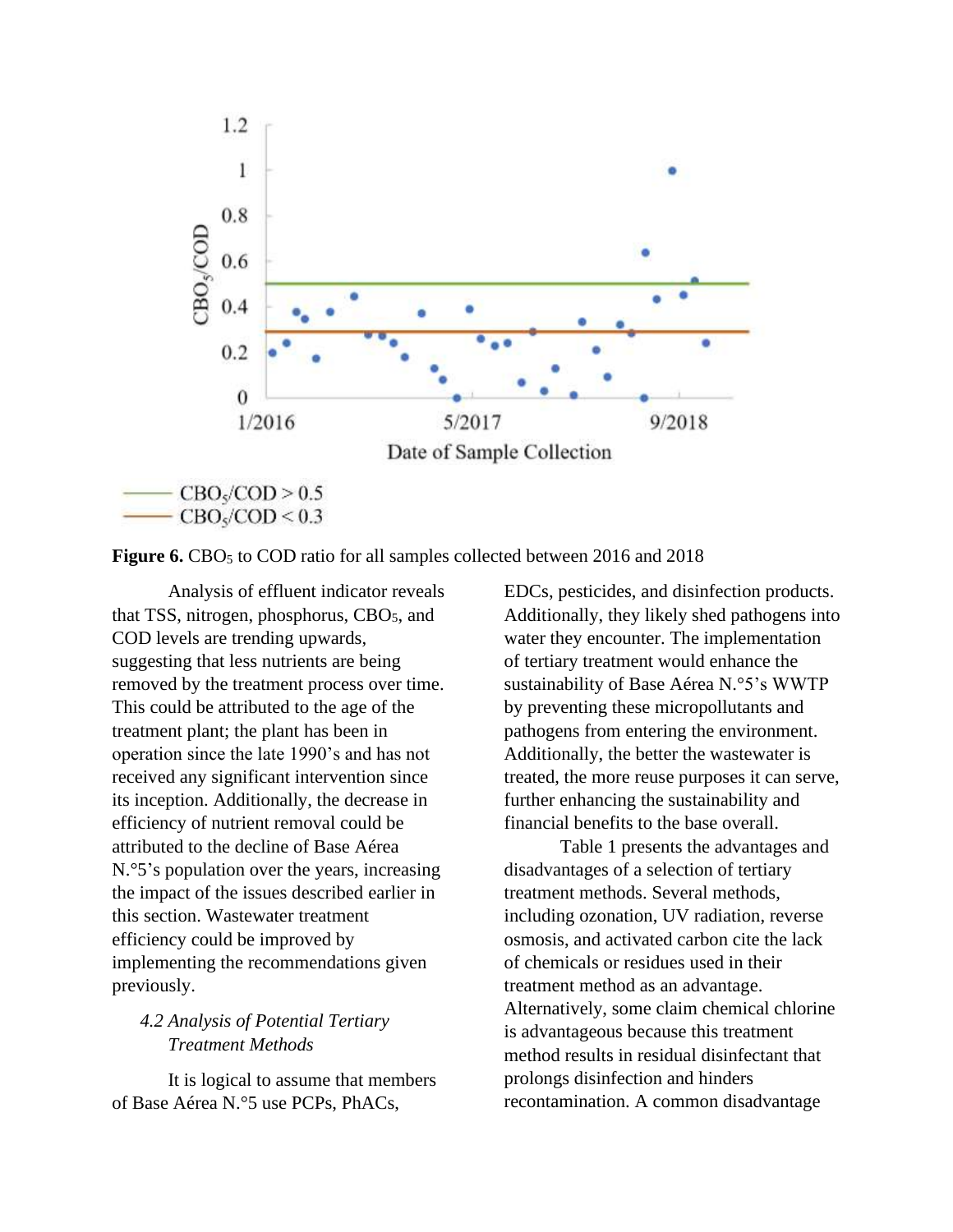of several tertiary treatment methods is the complicated and expensive equipment system.

Treatment Advantages Disadvantages  $Oz$ onation<sup>1</sup> -more efficient than chlorine -10-30-minute contact time -no chemicals or residues -ozone can be produced onsite -treatment elevates dissolved oxygen levels, eliminating the need for reaeration -decreases taste and odor issues -complicated equipment and system -strong oxidizer makes it most effective on effluents with low levels of TSS, BOD, and COD -high cost of treatment (electricity and infrastructure) UV Radiation $<sup>1</sup>$ </sup> -effective disinfectant against pathogens including chlorine resistant pathogens -no chemicals or residues -inexpensive and easy to use equipment -not equipment intensive -20-30 second contact time -low dose may be ineffective -repairing and reversing the effects of treatment is possible in some organisms -high turbidity can harm the effectiveness of UV disinfection -can't measure immediate success due to lack of residual disinfectant  $Chlorination<sup>1</sup>$ - chlorination already used to treat well water on base -residual disinfectant prolongs disinfection against recontamination -cost-effective -effective against a wide range of pathogenic organisms -can eliminate odors -can adjust dose to accommodate influent volume changes -any concentration of chlorine is toxic to aquatic organisms; dechlorination after treatment may be necessary -complex microorganism are not exterminated by chlorine -some chlorination by-products are hazardous with long-term effects Reverse Osmosis $<sup>1</sup>$ </sup> -no chemicals or residues -high-quality treated effluent -easily added to existing WWTP infrastructure -costs associated with discharge of by-products (concentrate/brine) -effluent quality decreases over time due to membrane fouling -high operation and maintenance costs Activated  $Carbon<sup>1</sup>$ -no chemicals -relatively low cost and maintenance needs -enhances effluent odor/taste -efficient for filtering carbon-based chemicals and some microorganisms -not efficient in removing chemicals not attracted to carbon -prone to clogging -requires adequate contact with the filter -can be ineffective or harbor some bacteria and viruses

**Table 1.** A selection of tertiary treatment methods and relevant advantages and disadvantages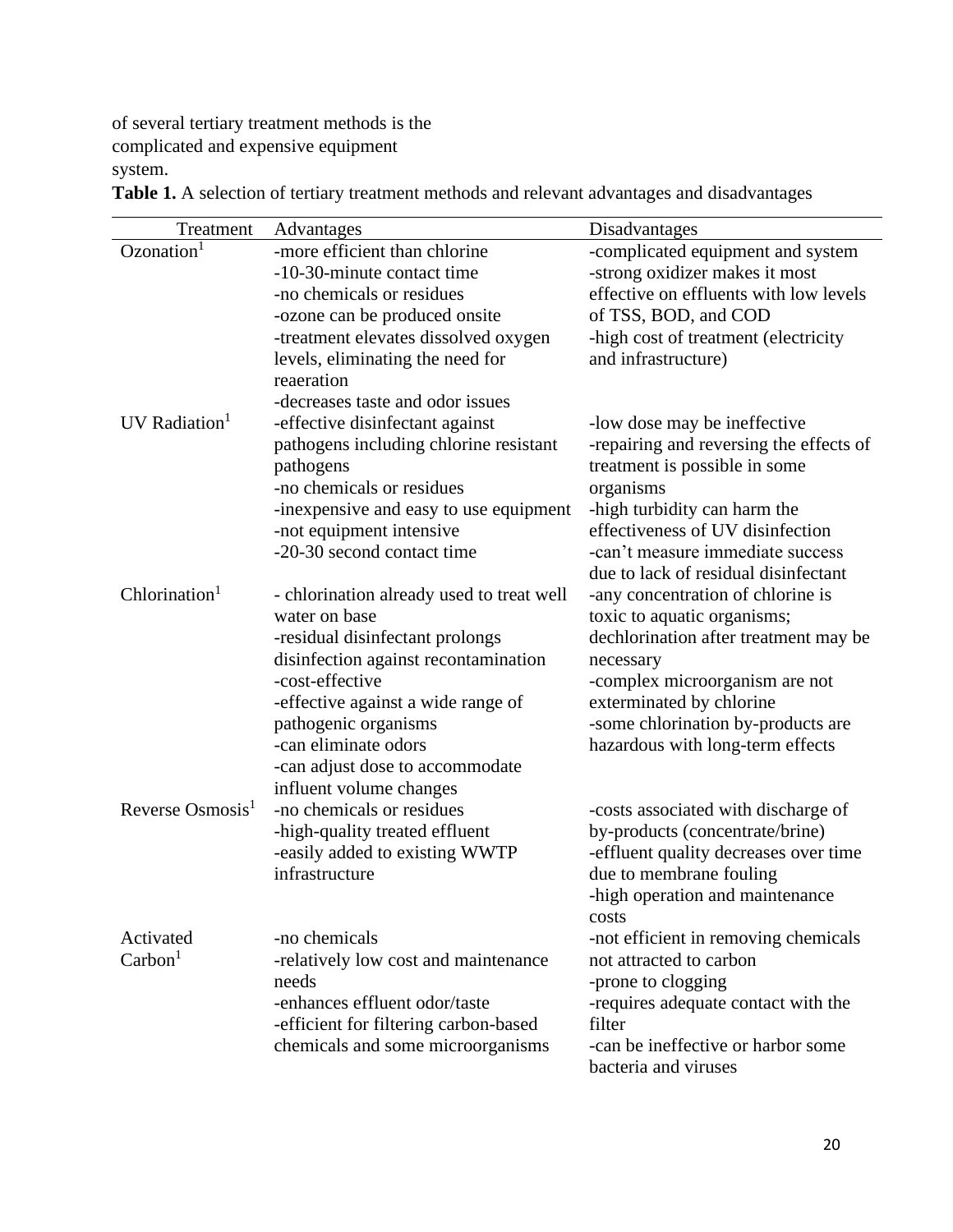| Constructed<br>Wetlands <sup>1</sup>       | -the base has available land<br>-low operation and maintenance costs | -large land requirement<br>-less consistent performance and            |
|--------------------------------------------|----------------------------------------------------------------------|------------------------------------------------------------------------|
|                                            | -provides habitat for wetland organisms                              | longer hydraulic retention times<br>relative to conventional treatment |
|                                            |                                                                      | -negatively impacted by changing                                       |
|                                            |                                                                      | environmental conditions and                                           |
|                                            |                                                                      | wastewater volumes<br>-toxic chemicals can hinder                      |
|                                            |                                                                      | biological components                                                  |
| Electrochemical<br>methods <sup>2, 3</sup> | -possible associate hydrogen<br>production                           | -relatively expensive                                                  |
|                                            | -no chemicals                                                        |                                                                        |
|                                            | -stable under corrosive conditions                                   |                                                                        |
|                                            | -relatively more efficient at higher                                 |                                                                        |
|                                            | contaminant concentration                                            |                                                                        |

<sup>1</sup> *Emerging Technologies in Wastewater Treatment*, n.d.

<sup>2</sup> Ferreira, 2018

 $3$  Chaplin, 2018

When evaluating which of these advantages and disadvantages are most relevant, it is critical to consider what barriers to tertiary treatment exist. The largest barriers to implementation is funding; the base operates under a strict budget. Since the treatment plant has not received any significant intervention since it was built, any money allocated to improving the wastewater treatment plant would likely be used for maintenance and updates to enable all effluent produced to meet nutrient limits outlined in the license. Additional logistical limitations include the military hierarchy which requires that all decisions involving financial implications be presented to leading members of the air force. Furthermore, there is no full-time airforce member dedicated soley to the operation of the wastewater treatment plant, so implementing new infrastructure that requires a lot of maintenance and upkeep is not feasible. Additionally, significant alterations to the existing WWTP infrastructure or having to buy new

equiptment or chemicals could be costly and logistically challenging. Finally, ensuring that tertiary treatment is operating effectively could require a lot of labor and financial resources to adjust treatment methods, as well as testing the water to verify that it was adequately treated and no hazardous by-products were formed.

While they do produce high quality effluents, ozonation, reverse osmosis, and electrochemical methods are costly and require the installation and maintenance of expensive and complicated equiptment. Thus, these treatment methods are not likely to be implemented due to budgetary constraints and the absence of personnel available to oversee this treatment method. The disadvantages of implementing activated carbon also outweigh the advantages, making it an impractical tertiary treatment method. While activated carbon is a low-cost and chemical-free tertiary treatment method, it is unable to filter out things that aren't attracted to carbon and the activated carbon filter tends to harbor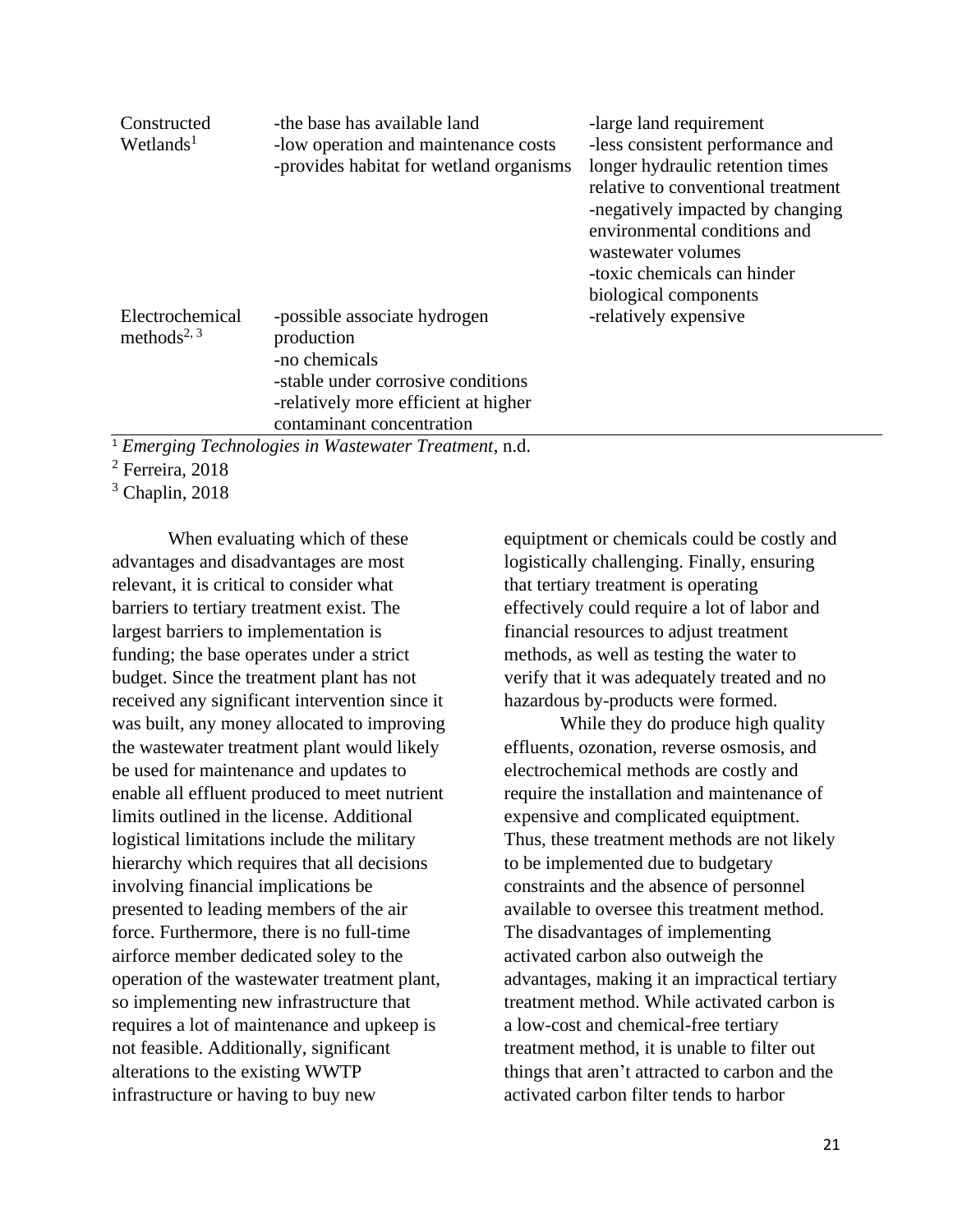bacteria and viruses. These associated risks do not warrant the investment into this tertiary treatment method. Additionally, the activated carbon filter is prone to clogging, which would render the tertiary treatment system completely unusable for periods of time. Constructed wetlands are not well designed for the specific characteristics of this treatment plant; changing environmental conditions and population variations would result in less effective wastewater treatment. Additionally, the wastewater treatment plant is already located at the edge of the Base Aérea N.°5 perimeter, so the large land requirement would pose a challenge. Thus, chlorination and ozonation are the two most promising contenders as they do not pose the barriers that the other treatment methods do.

Chlorination and UV radiation are both cost-effective tertiary treatment methods that require minimal equipment and maintenance and are effective against a wide range of pathogens, overcoming the two major barriers of cost and maintenance and infrastructure. Additionally, chlorine acts as

a residual disinfectant that continues protecting treated effluent from recontamination, and UV radiation does not use any chemicals and is effective against some pathogens that chlorine can't combat. Both methods have some common disadvantages, such as they are not effective against all organisms and do not filter the effluent. Furthermore, any concentration of chlorine is toxic to aquatic life, so dechlorination would need to be investigated, as well as the potential for chlorine to form hazardous by-products such as trihalomethanes (*Emerging Technologies in Wastewater Treatment*, n.d.). UV radiation implementation would require the purchase and installation of new UV light infrastructure and optimization research to ensure an effective dose is being administered. Furthermore, as TSS levels in the effluent increase over time as the upward trend in the indicator suggests, UV radiation will become less effective. A summary of the comparison of these two treatment methods is provided in Figure 7.

|               | Chlorination                                                                                                       |                                                                                                         | <b>UV</b> Radiation                                                                                |
|---------------|--------------------------------------------------------------------------------------------------------------------|---------------------------------------------------------------------------------------------------------|----------------------------------------------------------------------------------------------------|
| Advantages    | -already implemented in water<br>treatment on base<br>-residual disinfection to protect<br>against recontamination | -cost-effective<br>-effective against a<br>wide range of<br>pathogens<br>-minimal equipment<br>required | -no chemicals or residues<br>-effective against chlorine-resistant<br>cryptosporidium and giardia  |
| Disadvantages | -any concentration is toxic to<br>aquatic animals<br>-potential to produce hazardous<br>byproducts                 | -not effective against<br>all organisms<br>-no associated<br>filtration                                 | -new infrastructure necessary<br>-low doses are ineffective<br>-high turbidity harms effectiveness |

**Figure 7.** Comparison of the similarities and differences of chlorination and UV radiation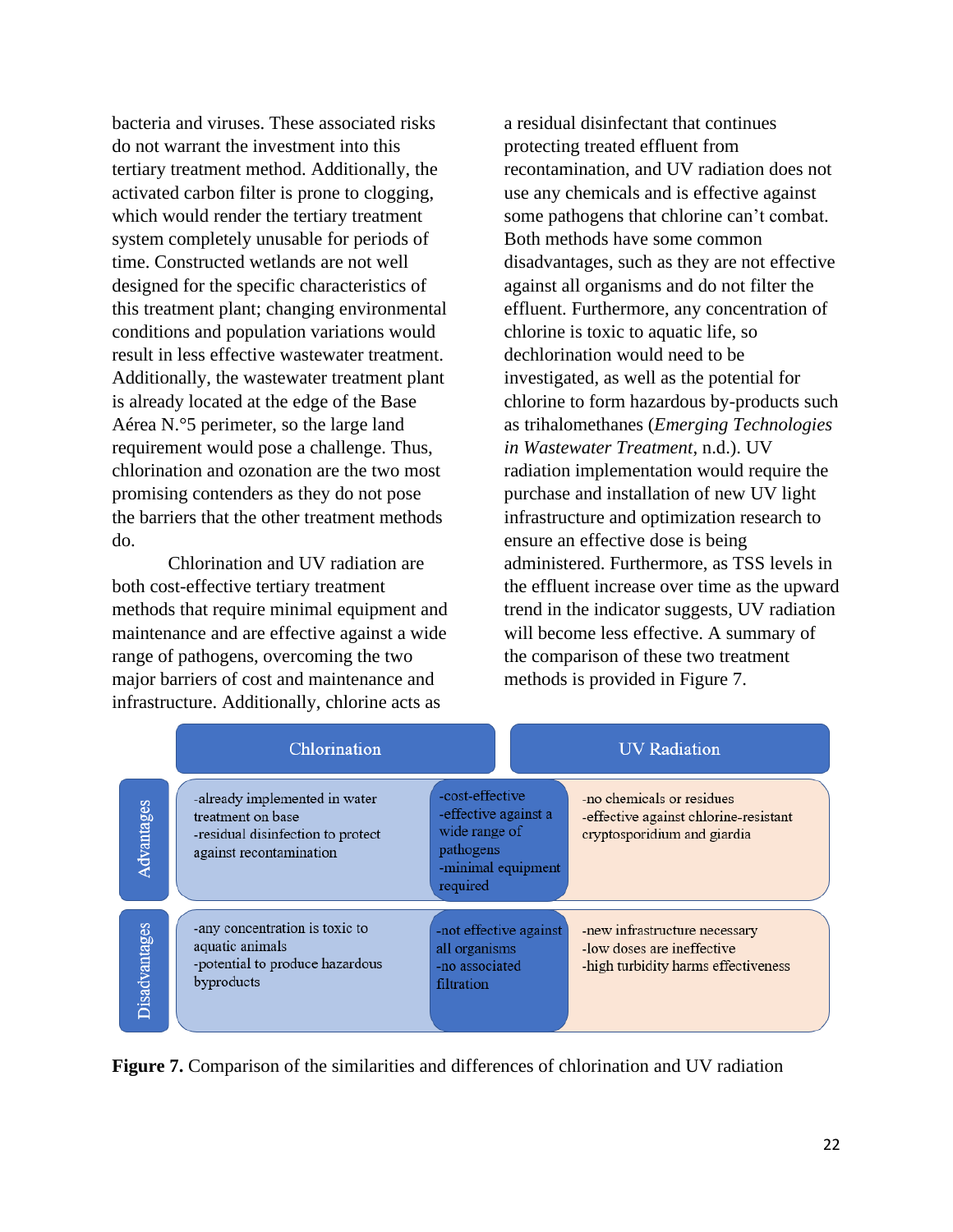When chlorination and UV radiation are compared, chlorination stands out as the more advantageous tertiary treatment method. This is because chlorine is already being used on base to treat the extracted well water, so they already have the infrastructure and knowledge in place for implementing chlorine use. The associated risks of chlorine use, specifically hazardous by-product formation and toxicity to aquatic animals could be rectified by using an alternative to chlorine such as chlorine dioxide or peracetic acid (*Emerging Technologies in Wastewater Treatment*, n.d.; Rocha, 2020). Chlorine dioxide is a promising alternative to chlorine because it does not react with ammonia or aromatic organic compounds to produce trihalomethanes, making it less likely to form chlorinated organics. Peracetic acid is a mixture of hydrogen peroxide, acetic acid, and water that has similar oxidative

properties to chlorine with minimal formation of by-products (Rocha, 2020).

## *4.3 Effluent Reuse and Financial Feasibility*

Table 2 summarizes all moderate and significant water consumption activities on base listed in the internal audit. Using the definitions put forth by Decree Law No. 119/2019, it lists the standards the treated water would need to meet to be used for the given activity. The adequate treatment column refers to the primary, secondary, and tertiary designations. Reuse volume estimates were made by the Quality and Environment Office. Several water consuming activities did not fall into the categories provided in Decree Law No. 119/2019, specifically any type of potable reuse and instances of reuse that have high risk of dermal contact such as washing clothes.

| <b>Water Consuming</b>  | Current     | <b>Reuse Standards</b> | Adequate      | Estimated      |
|-------------------------|-------------|------------------------|---------------|----------------|
| Activities              | Consumption |                        | treatment     | annual reuse   |
|                         |             |                        |               | volume $(m^3)$ |
| Washing aircrafts       | Significant | $pH: 6-9$              | Not stated in | 50             |
|                         |             | Turbidity: $\leq$ 5    | (9/19)        |                |
|                         |             | E. coli: $\leq 10$     |               |                |
| Washing clothes         | Significant | No standards outlined  |               | $\overline{0}$ |
|                         |             | in DL119/19            |               |                |
| Aircraft maintenance    | Significant | No standards outlined  |               | $\overline{0}$ |
|                         |             | in DL119/19            |               |                |
| Maintenance of          | Significant | No standards outlined  |               | $\overline{0}$ |
| vehicles and equipment  |             | in DL119/19            |               |                |
| Laboratory work         | Moderate    | No standards outlined  |               | $\overline{0}$ |
|                         |             | in DL119/19            |               |                |
| Cleaning of facilities, | Significant | pH: 6-9                | Not stated in | 100            |
| equipment, and          |             | Turbidity: $\leq$ 5    | DL119/19      |                |
| vehicles                |             | E. coli: $\leq 10$     |               |                |

**Table 2.** Summary of moderate and significant water consuming activities and reuse evaluation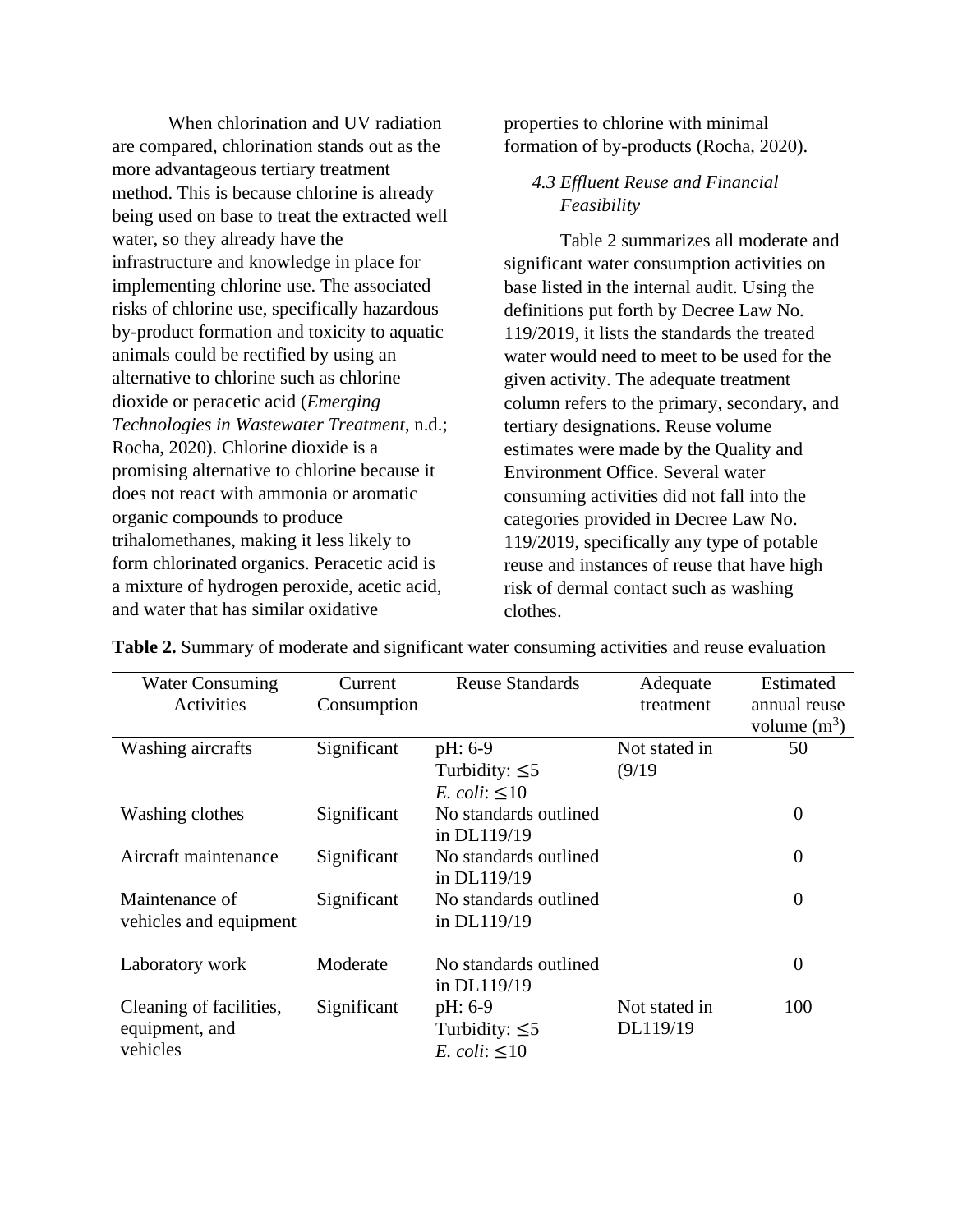| Accommodation and<br>housing     | Significant | No standards outlined<br>in DL119/19                                                                                                                  |                                 | $\overline{0}$ |
|----------------------------------|-------------|-------------------------------------------------------------------------------------------------------------------------------------------------------|---------------------------------|----------------|
| Sanitary facilities              | Significant | pH: 6-9<br>$CBO5: \leq 25$<br>Turbidity: $\leq$ 5<br>Ammonium (mg<br>$NH4/L$ : $\leq 10$<br>E. coli: $\leq 10$                                        | More advanced<br>than secondary | $7,085^{1,2}$  |
| Wastewater treatment             | Moderate    | Already implemented                                                                                                                                   | secondary                       |                |
| Maintenance of green<br>spaces   | Moderate    | pH: 6-9<br>$CBO5: \leq 25$<br>Turbidity: $\leq$ 5<br>Ammonium (mg<br>$NH_4/L$ : $\leq$ 5<br>Total phosphate<br>$(mg/L): \leq 2$<br>E. coli: $\leq 10$ | More advanced<br>than secondary | 10,000         |
| Infrastructure<br>maintenance    | Moderate    | No standards outlined<br>in DL119/19                                                                                                                  |                                 | $\overline{0}$ |
| Food confection                  | Significant | No standards outlined<br>in DL119/19                                                                                                                  |                                 | $\overline{0}$ |
| Fire fighting                    | moderate    | pH: 6-9<br>$CBO5:$ $\leq$ 25<br>Turbidity: $\leq 5$<br>E. coli: $\leq 10$                                                                             | More advanced<br>than secondary | dependent      |
| Firefighting training            | Significant | pH: 6-9<br>$CBO5:$ $\leq$ 25<br>Turbidity: $\leq$ 5<br>E. coli: $\leq 10$                                                                             | More advanced<br>than secondary | 100            |
| Virus transmission<br>prevention | significant | No standards outlined<br>in DL119/19                                                                                                                  |                                 | $\overline{0}$ |

<sup>1</sup> *Residential End Uses of Water*, n.d.

<sup>2</sup> *EU GPP Criteria for Flushing Toilets and Urinals*, n.d.

All of the activities where water reuse is possible listed above require the water undergoes some form of tertiary treatment, except for washing aircrafts and cleaning facilities, equipment, and vehicles where the adequate treatment level is not stated. The financial benefits of water reuse can help offset the cost of implementing tertiary treatment. Table 3 presents all

currently identified possible places to implement water reuse for non-potable uses. The financial benefit of implementing water reuse for these activities is calculated using the cost of energy consumption associated with pumping the water out of the wells and treating it with chlorine; this associate cost comes to a total of  $\epsilon$ 0.10/m<sup>3</sup>. Reusing treated wastewater to fill toilet cisterns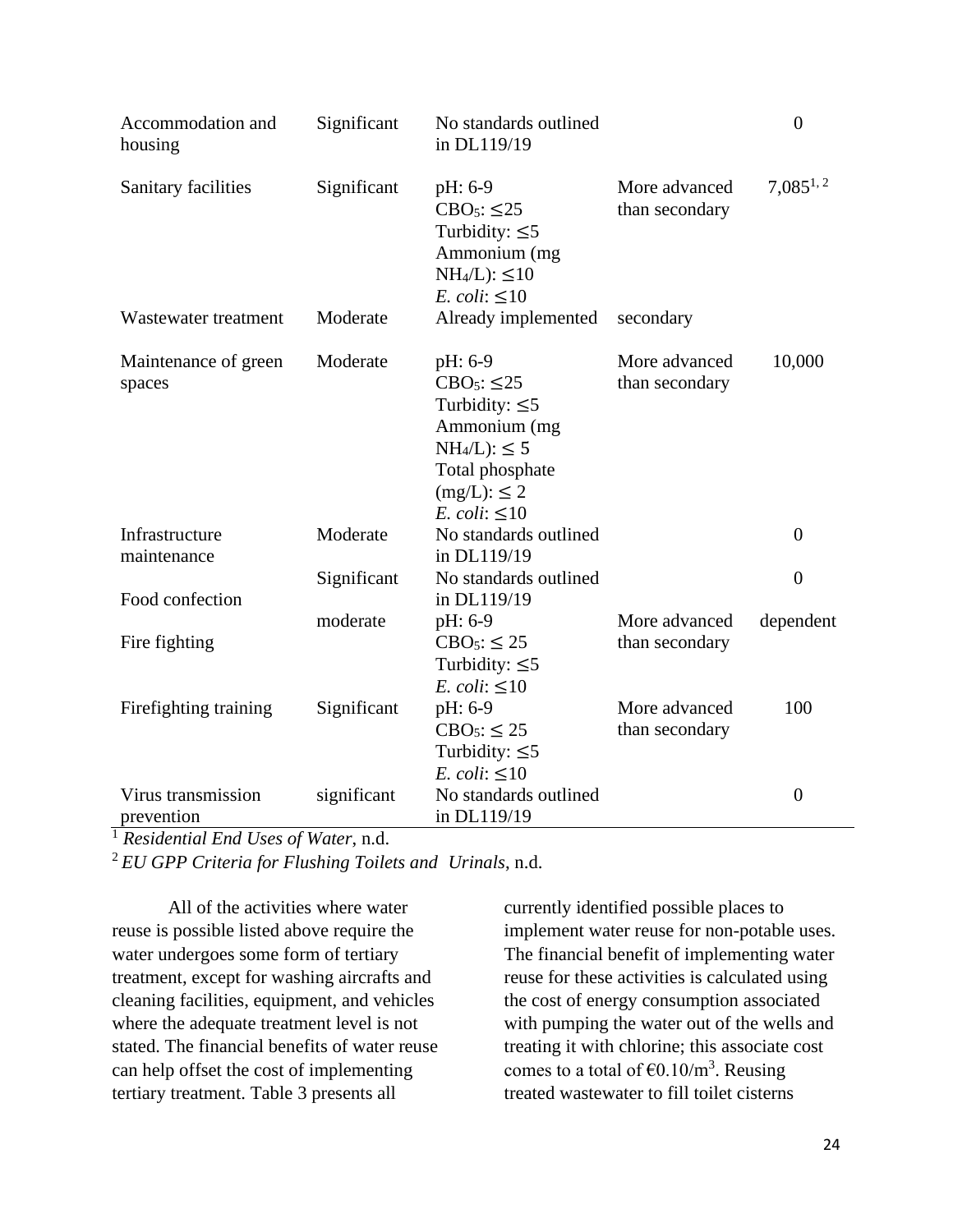would require the installation of infrastructure to separate treated wastewater from freshwater.

| Table 3. Financial benefits incurred by water reuse |  |  |  |
|-----------------------------------------------------|--|--|--|
|-----------------------------------------------------|--|--|--|

| <b>Water Reuse Purpose</b>                         | <b>Annual Financial Benefit</b> |
|----------------------------------------------------|---------------------------------|
| Maintenance of green spaces                        | €1,000                          |
| Sanitary Facilities*                               | €708.50                         |
| Cleaning of facilities, equipment, and<br>vehicles | $\epsilon$ 10                   |
| Firefighting training                              | $\epsilon$ 10                   |
| Washing aircrafts                                  | $\epsilon$ 5                    |

\*requires installation of infrastructure to transport effluent

All of these activities, except for the cleaning of vehicles which can be driven down to the WWTP, require the transport of treated effluent to the location where it will be reused. This poses a challenge because installing piping and pumps to transport this water would pose a significant cost that would not be offset by the financial benefit of implementing water reuse. Thus, an alternative solution to installing piping for water reuse that would enable all proposed water reuse activities, except for water reuse in sanitary facilities, is using firetrucks to transport water from the treatment plant to the location where it will be reused. Implementing the water reuse activities suggested above will help Base Aérea N.°5 achieve the goals outlined in Axis II of their strategic plan as well as the guideline given in Decree Law No. 226-A/2007 that states that wastewater should be reused whenever possible for non-potable purposes.

## **5. Conclusion**

Effective wastewater treatment is critical to positive human-environment interactions that protect both the environment and human health. The goal of this paper was to evaluate ways that the sustainability of Base Aérea N.°5's WWTP could be improved. I first looked at what wastewater treatment method was implemented, and available biological, chemical, and physical indicator data that presented a clear picture of the effectiveness of the treatment method. Due to the oversized nature of the wastewater treatment plant and the composition of the wastewater, coupled with the treatment plant's age, the effectiveness of nitrogen removal is low, and the effectiveness of nutrient removal in general is decreasing. Tertiary treatment would be environmentally beneficial because it would decrease reliance on freshwater extraction and decrease the discharge of micropollutants and pathogens into the environment. Effluent that has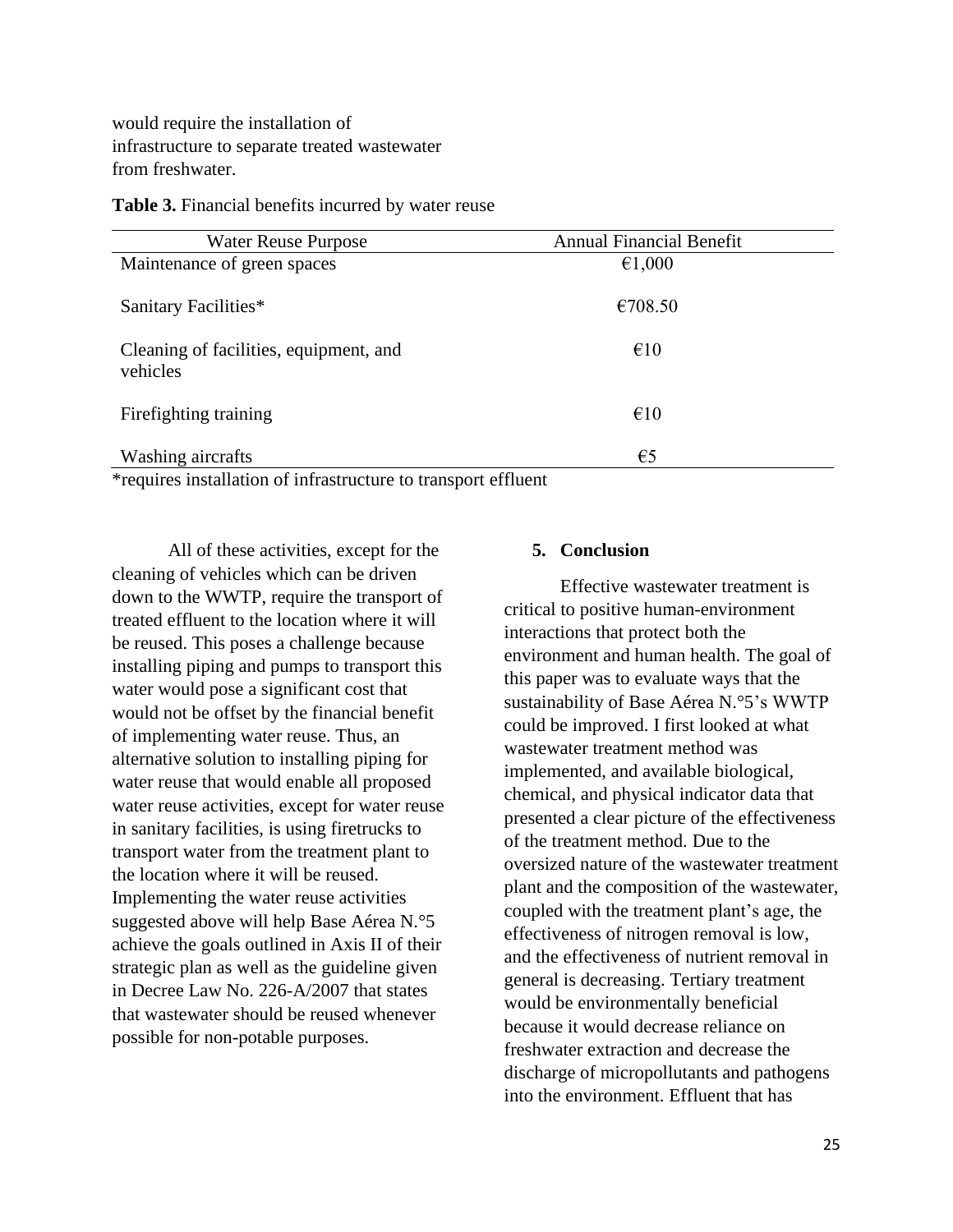undergone tertiary treatment can be reused for many purposes at Base Aérea N.°5 which would help offset the cost of implementing the treatment. Chlorination implementation would have several advantages and face the least hurdles in terms of financial implications and maintenance and infrastructure challenges. Wastewater reuse should be implemented for maintaining green spaces, sanitary facilities, cleaning facilities, equipment, and vehicles, firefighting training, and washing aircrafts. This water reuse would result in a financial benefit of over  $\epsilon$ 1,700.

Following an evaluation of how to improve the sustainability of Base Aérea N.°5's WWTP, my recommendations are as follows:

- Implement an anoxic chamber during primary treatment where denitrification can occur so nitrogen levels of Base Aérea N.°5's effluent decrease
- Implement tertiary treatment via chlorination
- Implement water reuse for the purposes listed above
- Look into other areas where wastewater can be reused on base
- Investigate and apply for external European Union funding for WWTP improvement

There are several limitations associated with the recommendations presented. Firstly, these recommendations depend on access to funding and approval from the Portuguese Air Force hierarchy. Secondly, the age of the wastewater treatment plant could become limiting if appropriate interventions are not made to ensure its continued ability to treat

wastewater effectively. Thirdly, successful implementation of chlorination relies on laboratory testing to determine what amount of chlorine should be added, if dechlorination is necessary, and if hazardous by-products are being formed. Finally, the water reuse depends on the ability to transport the water from the treatment plant to where it will be reused; if it is not possible to use firetrucks or another transport method, water the majority of water reuse proposed will not be possible.

Future research should investigate the financial and physical feasibility of adding an anoxic chamber to the wastewater treatment plant. Furthermore, it should investigate the minimum amount of chlorine that can be used to achieve elimination of micropollutants and pathogens. Additionally, research will be needed to determine if dechlorination is necessary to protect aquatic environments that the effluent is discharged into. Advanced analytical techniques such as gas chromatography and high-performance liquid chromatography should be used to determine if any hazardous by-products are being formed as a result of tertiary treatment of Base Aérea N.°5's wastewater via chlorination. If the cost of dechlorination makes chlorination not cost-effective or if hazardous by-products are formed, peracetic acid and chlorine dioxide should be investigated further. Finally, based on the purity of the treated effluent, more reuse opportunities could be evaluated.

Base Aérea N.°5 already stands as a leader in the Portuguese Air Force for their implementation of sustainable measures across all activities on base. Implementing more sustainable practices in their wastewater treatment methods enables them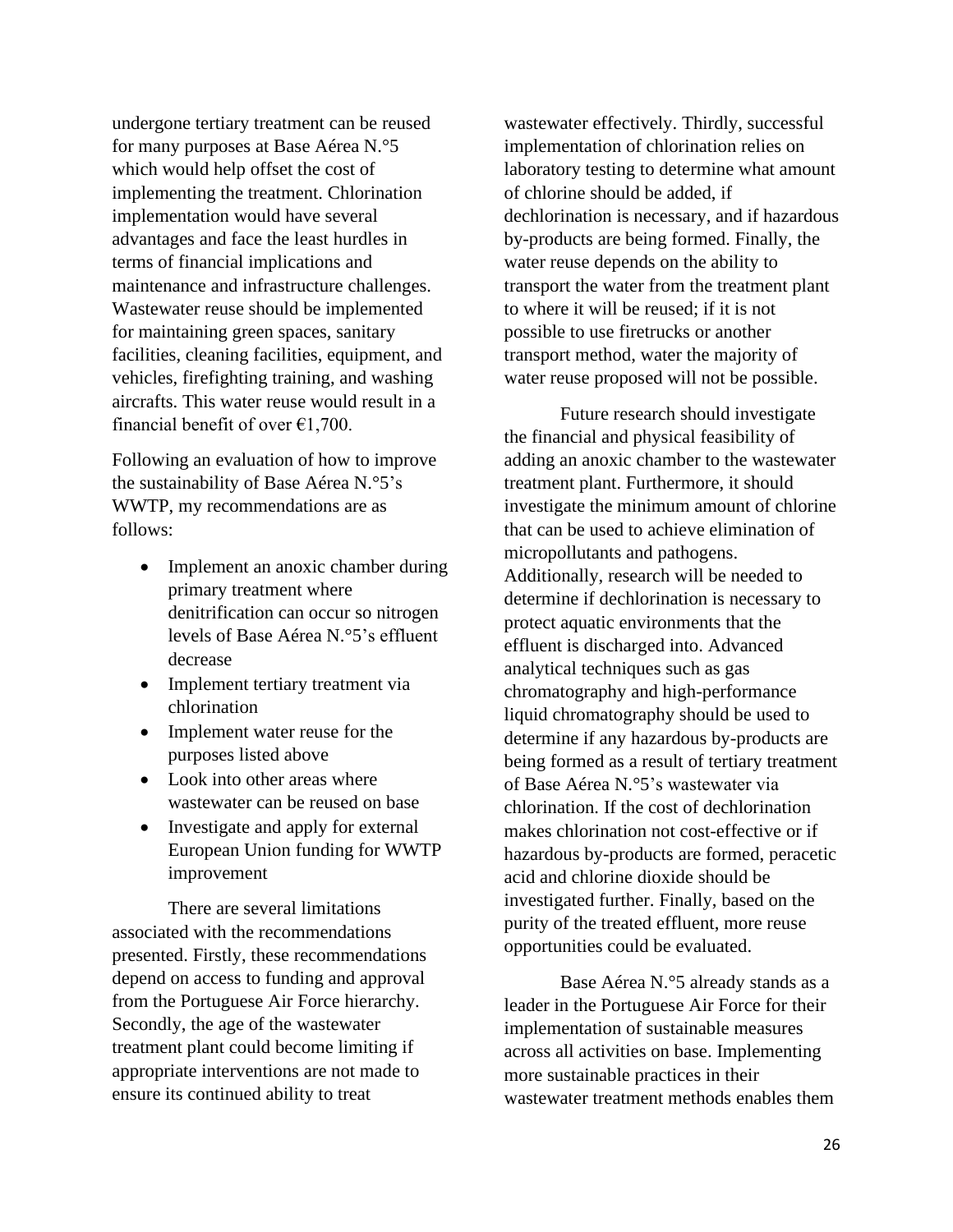to decrease their environmental impact across several planes. Furthermore, and perhaps most importantly, they could encourage other air force bases to enhance the sustainability of their own bases, including their WWTPs, exponentially increasing their impact.

### **6. Acknowledgements**

I would like to extend my sincerest gratitude to Filipe Delgado for being my advisor for this project. Thank you for

hosting me on base, answering my neverending questions, and being such a wealth of knowledge on all things wastewater. Thank you to Cátia Margo for helping advise me on this project and sharing your expertise and resources on electrochemical methods. Thanks to Joana Dionisio for advising me on this project and sharing your wisdom and resources related to tertiary treatment methods. A special big thank you to Cátia and Joana for encouraging me to explore my interests; your passion and support provided me with clarity on my on my future as a scientist.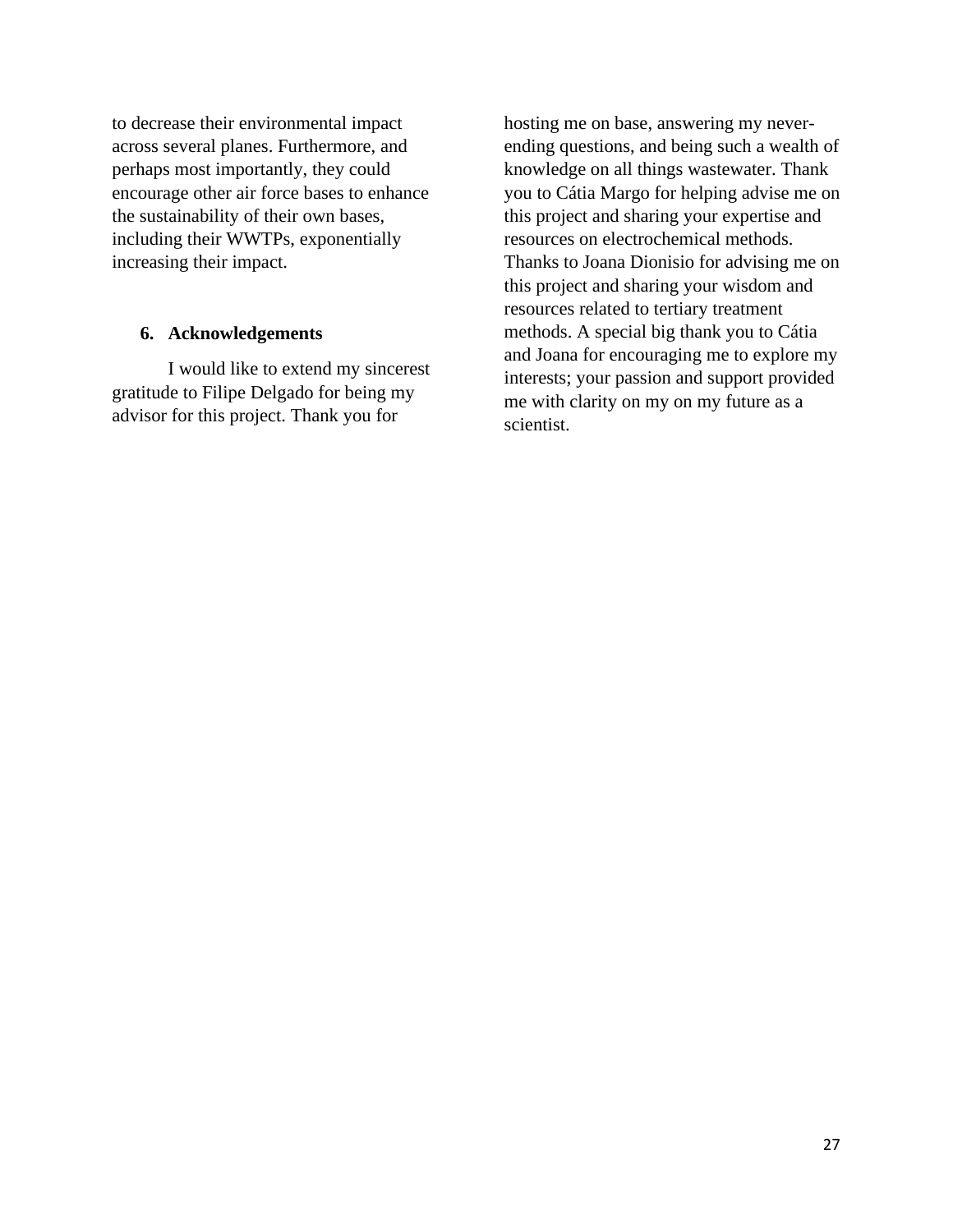## **7. References**

Agência Portuguesa do Ambiente. (2016). *Licença de Utilização dos Recursos Hídricos - Rejeição de Águas Residuais.* 

Asano, T. et al. (2007). *Water Reuse: Issues, Technologies, and Applications*. Metcalf & Eddy.

- Base Aérea N.°5. (2020). *Declaração Ambiental 2020*. [https://www.emfa.pt/paginas/certificacaoambiental\\_infinstitucional\\_fap/ficheiros/Declara](https://www.emfa.pt/paginas/certificacaoambiental_infinstitucional_fap/ficheiros/Declara%09%C3%A7%C3%A3o%20Ambiental%202020.pdf) [%C3%A7%C3%A3o%20Ambiental%202020.pdf](https://www.emfa.pt/paginas/certificacaoambiental_infinstitucional_fap/ficheiros/Declara%09%C3%A7%C3%A3o%20Ambiental%202020.pdf)
- Base Aérea N.°5. (2020). *Plano Estratégico de Sustentabilidade Ambiental da Base Aérea N.º 5 (PESA BA5).* [https://www.emfa.pt/paginas/infinstitucional\\_fap/ficheiros/2021/PESA%2](https://www.emfa.pt/paginas/infinstitucional_fap/ficheiros/2021/PESA%252%20%090B%20A5.pdf)  [0B A5.pdf](https://www.emfa.pt/paginas/infinstitucional_fap/ficheiros/2021/PESA%252%20%090B%20A5.pdf)
- Base Aérea N.°5. (2020). *Relatório de Sustentabilidade Ambiental 2020.* [https://www.emfa.pt/paginas/fap/ficheiros/Documentos/Relat%C3%B3rio%20de%20Sus](https://www.emfa.pt/paginas/fap/ficheiros/Documentos/Relat%C3%B3rio%20de%20Sus%09tentabilidade%20Ambiental%202020.pdf) [tentabilidade%20Ambiental%202020.pdf](https://www.emfa.pt/paginas/fap/ficheiros/Documentos/Relat%C3%B3rio%20de%20Sus%09tentabilidade%20Ambiental%202020.pdf)
- Base Aérea N.°5. (n.d.). *Funcionamento da estação.*
- Chaplin, B. P. (2018). Chapter 17- Advantages, Disadvantages, and Future Challenges of the Use of Electrochemical Technologies for Water and Wastewater Treatment. In C. A. Martínez-Huitle, M. A. Rodrigo, O. Scialdone (Eds.), *Electrochemical Water and Wastewater Treatment* (451-494). Butterworth-Heinemann. <https://doi.org/10.1016/B978-0-12-813160-2.00017-1>
- CEMOWAS2. (n.d.). *Emerging Technologies in Wastewater Treatment.*
- Daims, H., Taylor, M. W., Wagner, M. (2006). Wastewater treatment: a model system for microbial ecology. *Trends in Biotechnology, 24*(11), 483-489. <https://doi.org/10.1016/j.tibtech.2006.09.002>
- Decreto-Lei n.°119/19. (2019). [https://dre.tretas.org/dre/3824634/decreto-lei-119-2019-de-21-de](https://dre.tretas.org/dre/3824634/decreto-lei-119-2019-de-21-de-%09agosto#anexos)[agosto#anexos](https://dre.tretas.org/dre/3824634/decreto-lei-119-2019-de-21-de-%09agosto#anexos)

Decreto-Lei n.° 348/98. (1998).<https://files.dre.pt/1s/1998/11/259a00/59825983.pdf>

- Delgado, Filipe. (2021, September 24). *Defense & Sustainability: Air Base 5, Portuguese Air Force* [Lecture]. SIT Portugal Fall 2021 Excursions. Base Aérea N.°5.
- European Commission. (n.d.). *Eco-Management and Audit Scheme.* Environmental Commission Europa. [https://ec.europa.eu/environment/emas/index\\_en.htm](https://ec.europa.eu/environment/emas/index_en.htm)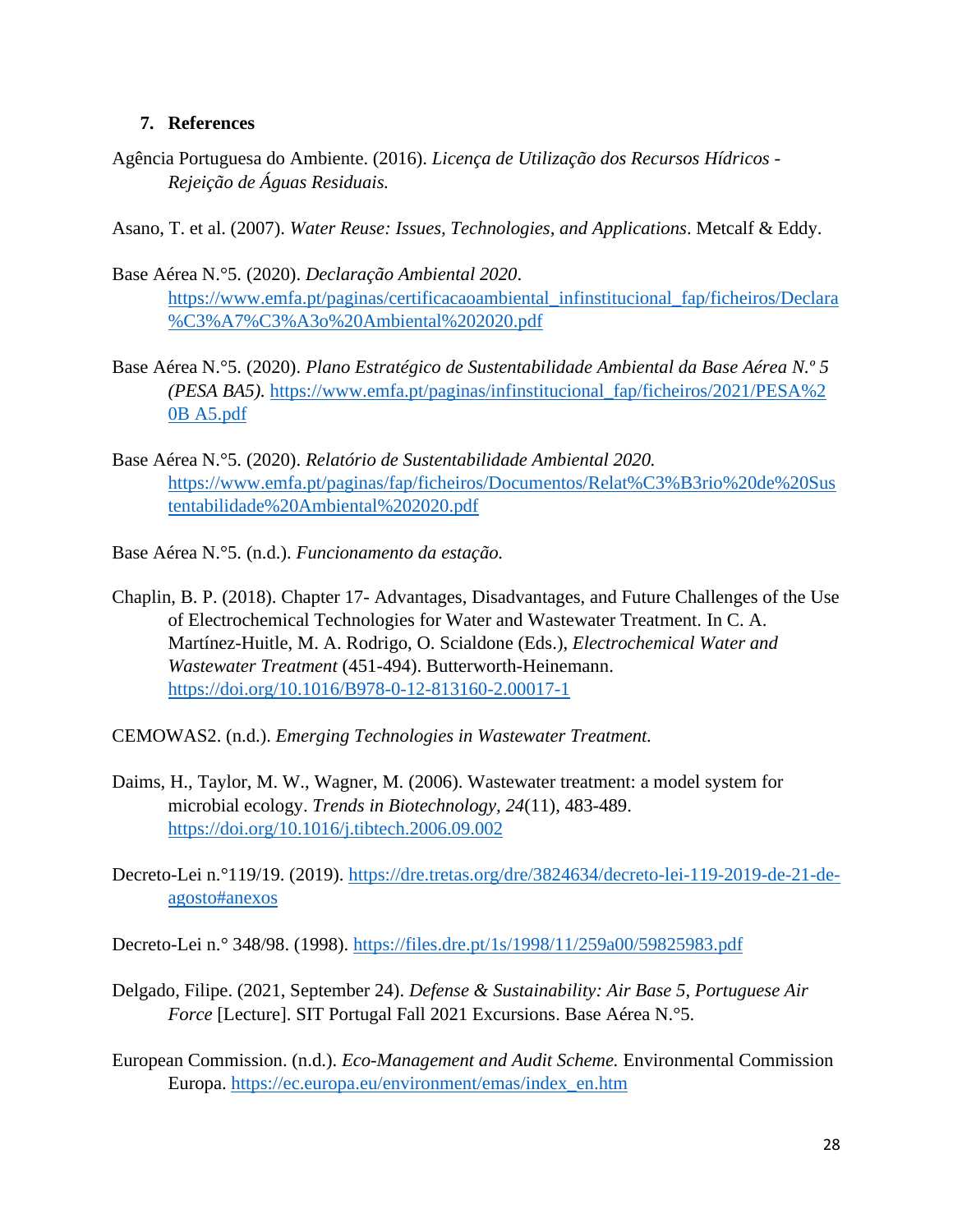- European Environment Agency. (n.d.) *Use of freshwater resources in Europe.* European Environment Agency Europa. [https://www.eea.europa.eu/data-and-maps/indicators/use](https://www.eea.europa.eu/data-and-maps/indicators/use-of-freshwater-resources-3/assessment-4)[of-freshwater-resources-3/assessment-4](https://www.eea.europa.eu/data-and-maps/indicators/use-of-freshwater-resources-3/assessment-4)
- European Union Green Public Procurement. (n.d.). *EU GPP Criteria for Flushing Toilets and Urinals.*
- Feier, B. et al. (2018). Electrochemical detection and removal of pharmaceuticals in waste waters. *Current Opinions in Electrochemistry, 11*, 1-11.
- Ferreira, A. R. L. (2018). Electro-based technologies for contaminants removal from soil and effluents targeting further reuses. [Doctoral dissertation, Universidade Nova de Lisboa]. Repositório Universidade Nova.
- Gerba, C.P. & Pepper, I.L. (2019). *Environmental and Pollution Science: Municipal wastewater treatment*. Academic Press.<https://doi.org/10.1016/B978-0-12-814719-1.00022-7>
- Khan, M. Z. K. (2012). Micro-pollutant risks associated with using recycled water. *Journal of Civil Engineering, 40*(1), 11-22.
- Lavrnić, S., Zapater-Pereyra, M., Mancini, M.L. (2017). Water Scarcity and Wastewater reuse Standards in Southern Europe: Focus on Agriculture. *Water Air Soil Pollution, 228*, 251. DOI 10.1007/s11270-017-3425-2.
- Magro, C. J. C. (2019). Advances in applied electrokinetics: Treatment, by-products reuse and sensors' system. [Doctoral dissertation, Universidade Nova de Lisboa]. Repositório Universidade Nova.
- Marecos do Monte, H. (2010, October 19-20). *Water Reuse in Portugal: Regulations and Practice* [Conference Session]. Conferencia Internacional de la Asociación Española de Reutilización Sostenible del Agua, Madrid.
- Mayer, P. W. & DeOreo, W. B. (n.d.). *Residential End Uses of Water.* AWWA Research Foundation.
- Mudge, S. & Ball, A. (1964). *Environmental Forensics: Sewage.* Academic Press. <https://doi.org/10.1016/B978-012507751-4/50025-2>
- Perry, T.A. (2020). *Avaliação da Remoção de Azoto por Nitrificação e Desnitrificação Simultânea Caso de Estudo: ETAR da Base Aérea nº5*. [Master's thesis, Universidade Nova de Lisboa]. Repositório Universidade Nova.

Quinteiro, P. et al. (2019). Mapping green water scarcity under climate change: A case study of